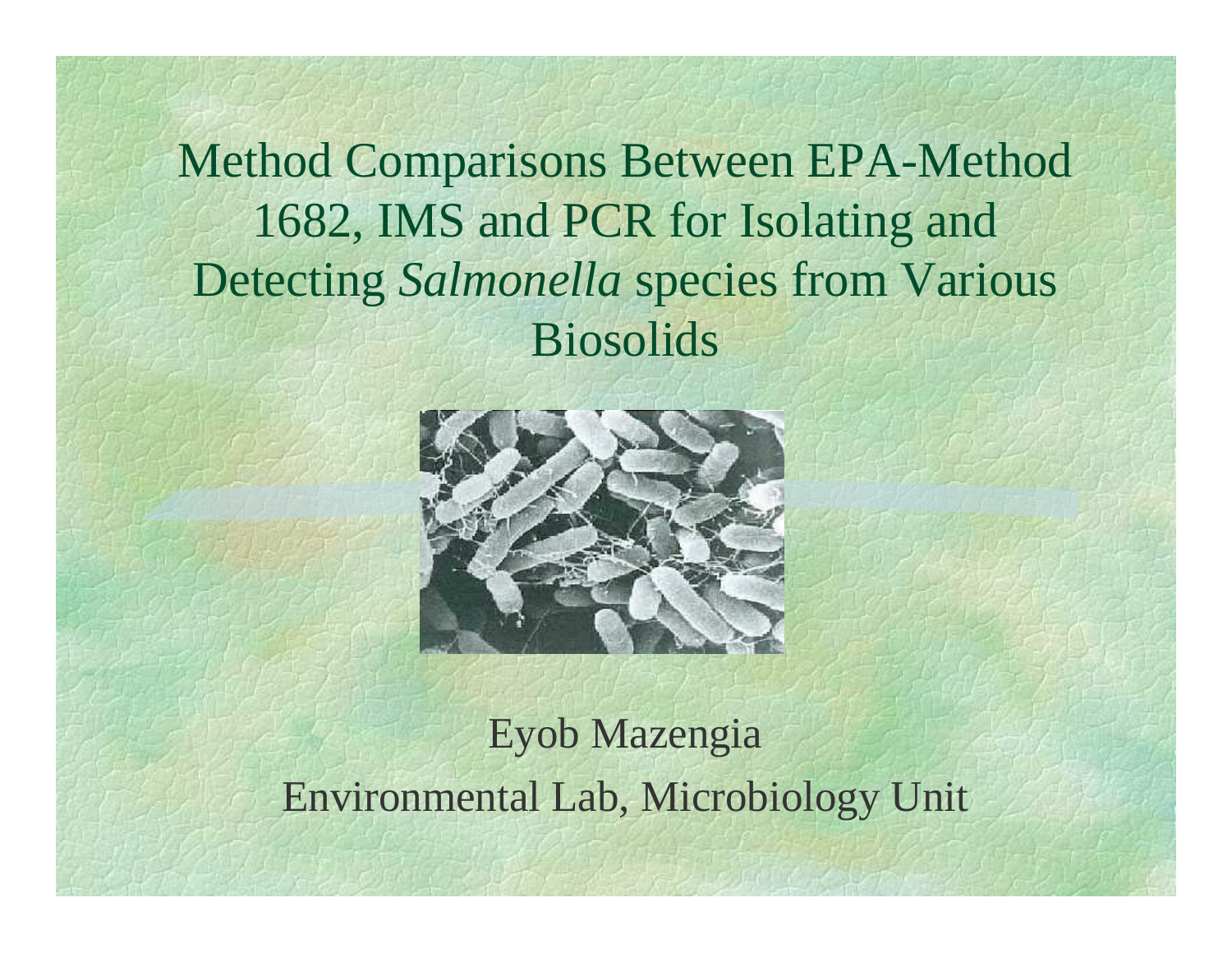Presentation Outline

2<sup>o</sup> Why test for *Salmonella*? *v*Objectives *v* Relevance to us *v*Brief description of methods compared *v*Study design vResultsvConclusions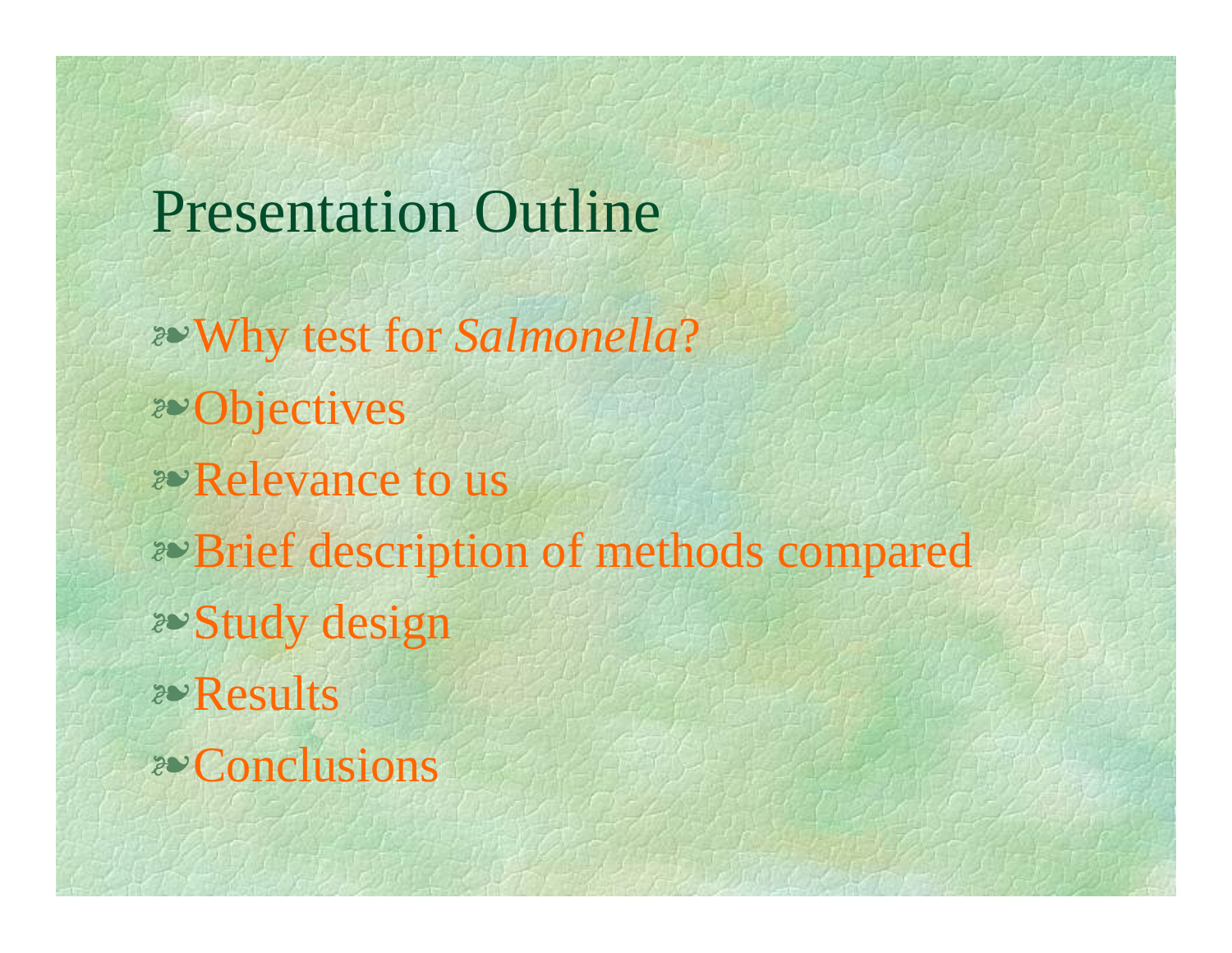# Why Test for *Salmonella*?

**EXA Salmonella is one of pathogens of concerne** in domestic sewage and sewage sludge

**Proportation 503 states:** 

• Class A sewage should contain less than 3MPN/4 g of dry total solid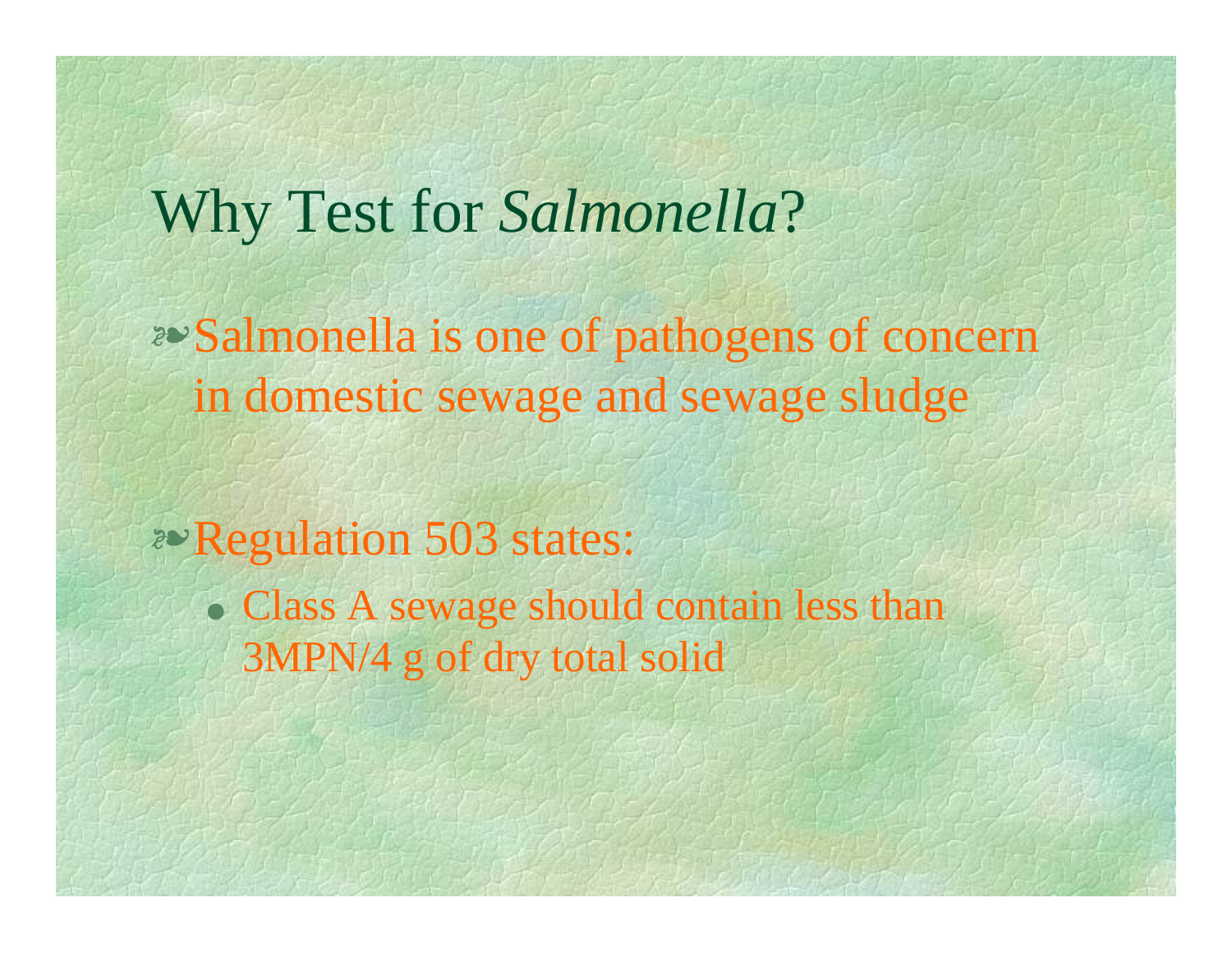# **Objectives**

<sup>v</sup>Method comparison between conventional (EPA-1682) and new (IMS, PCR)

*E* Adaptability to screen for multiple pathogens at the same time

*v*Turn around time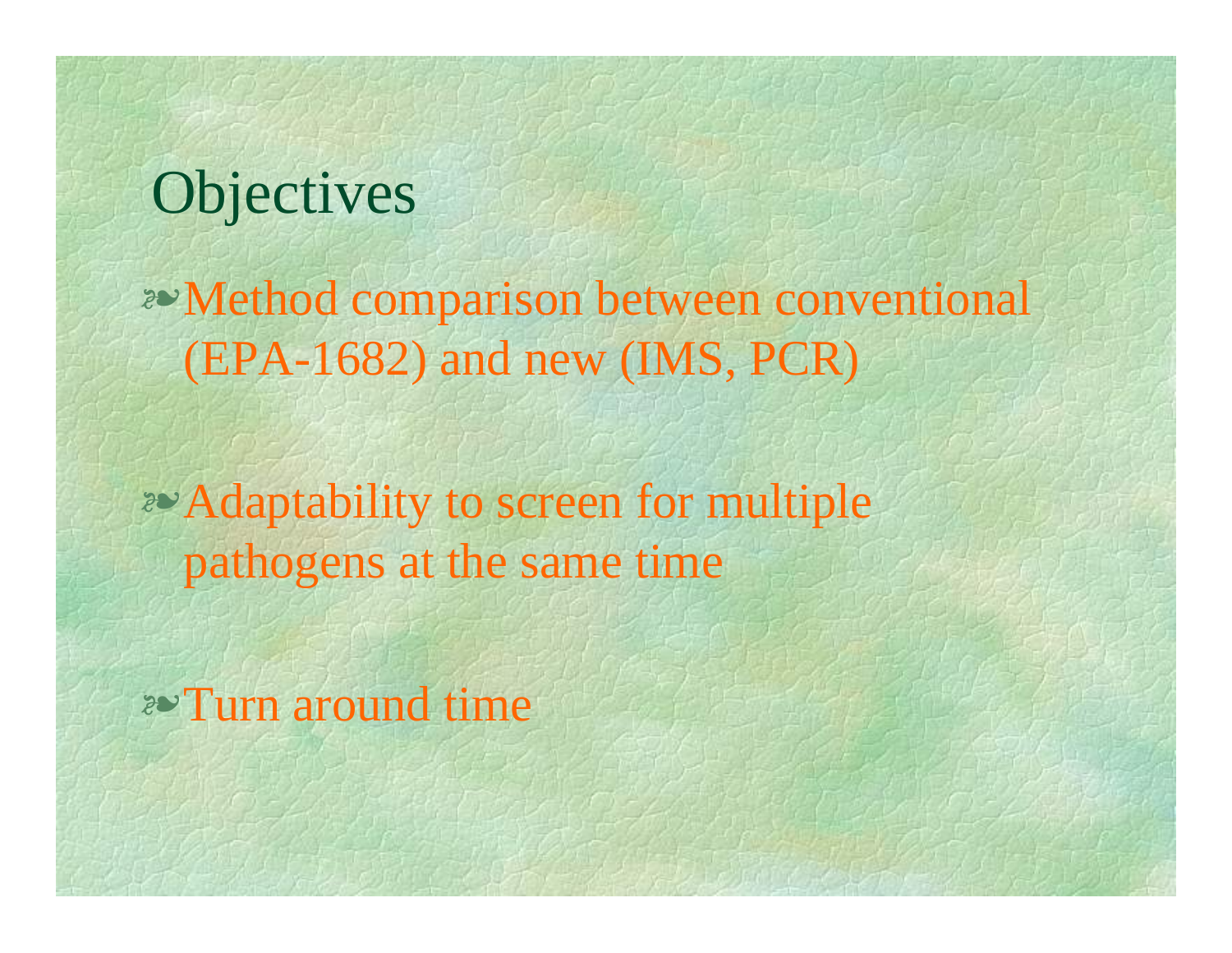# Relevance to Us

<sup>v</sup>We currently use a conventional method

*v* Conventional methods rely on: • growth in biological medium to selectively enrich target organisms  $\bullet$  physical conditions (i.e., antibiotics, pH, temperature) to inhibit non-target organisms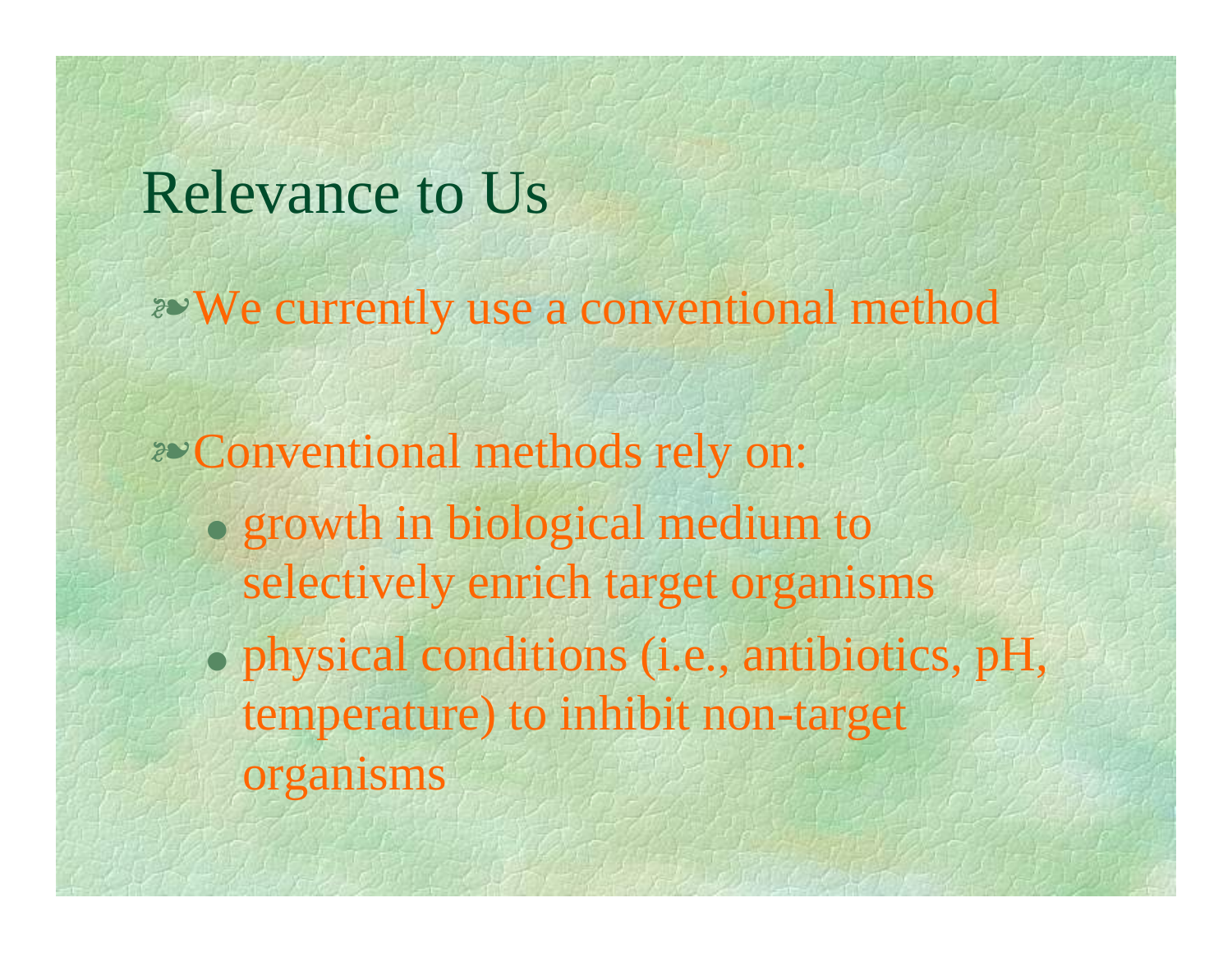# Conventional Method

- v **Day 1**:
	- OSample enrichment
- v **Day 2**:

• Transfer from enrichment onto Selective Enrichment containing novobiocin and malachite green which inhibit non-*Salmonella* species

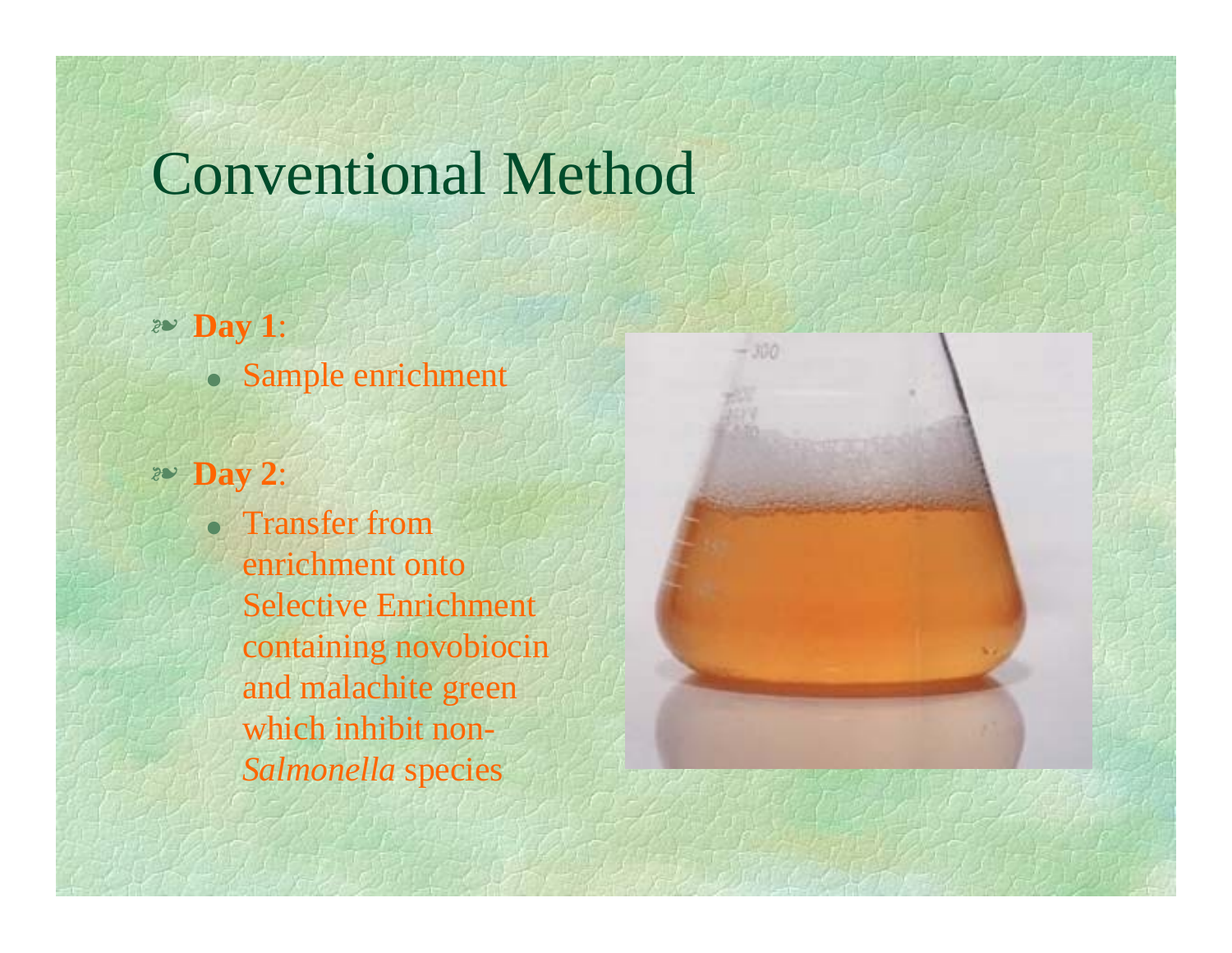# Conventional Method (cont.)

#### v **Day 3**:

O Presumptive colonies transferred onto selective and differential medium

v **Day 4**:

- $\bullet$  Confirm colonies with biochemical schemes such as:
	- TSI
	- LIA
	- Urease

v **Day 5**:

O Serology typing using polyvalent O antisera

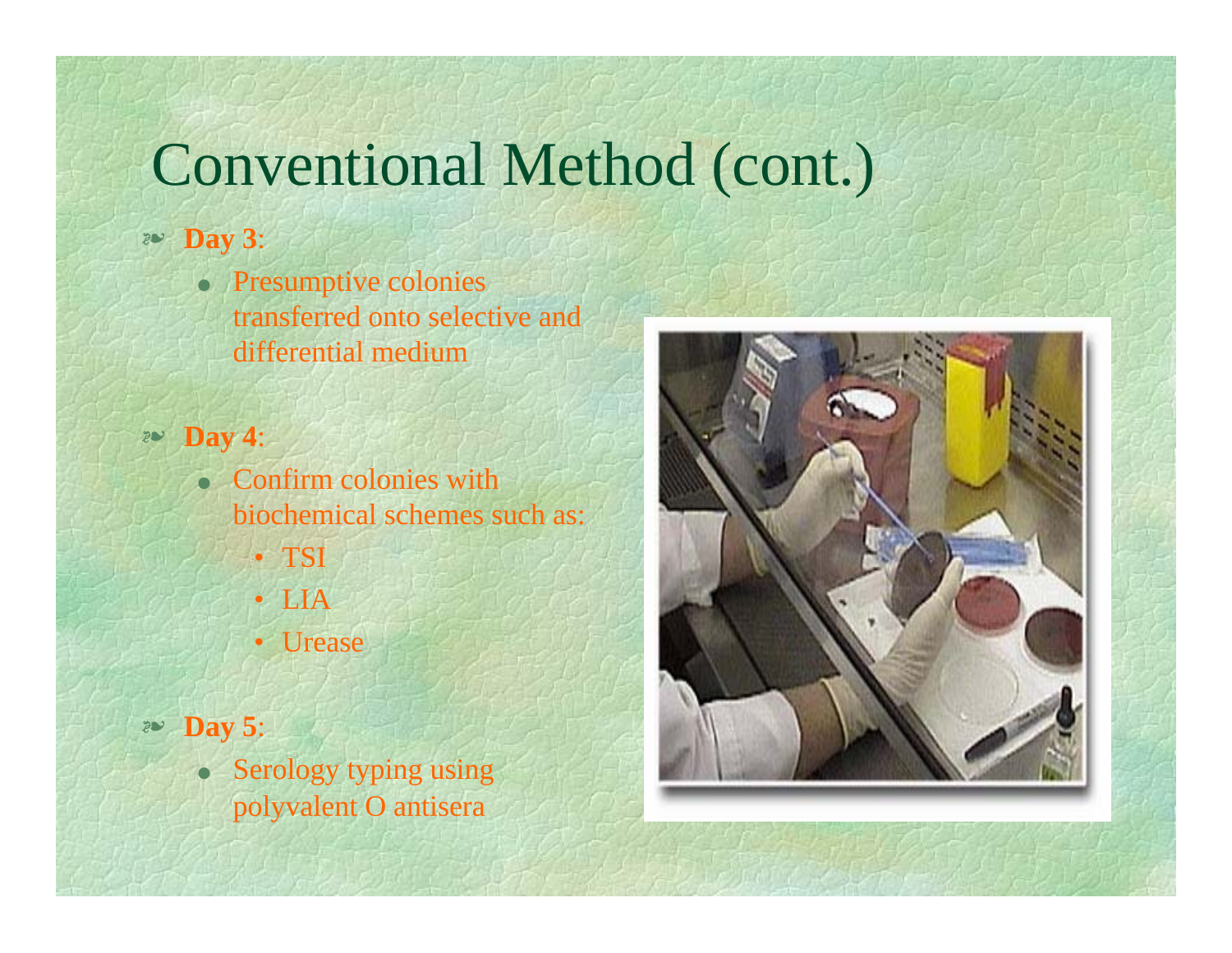# Shortcomings

v Underestimates number of target organisms due to sublethal environmental injury

*P* Very low sensitivity

**PV** Inability of target bacteria to take up nutrient components in the medium

*P* Inhibitory chemicals/antibiotics used to suppress nontarget organisms also reduce the recovery of target organisms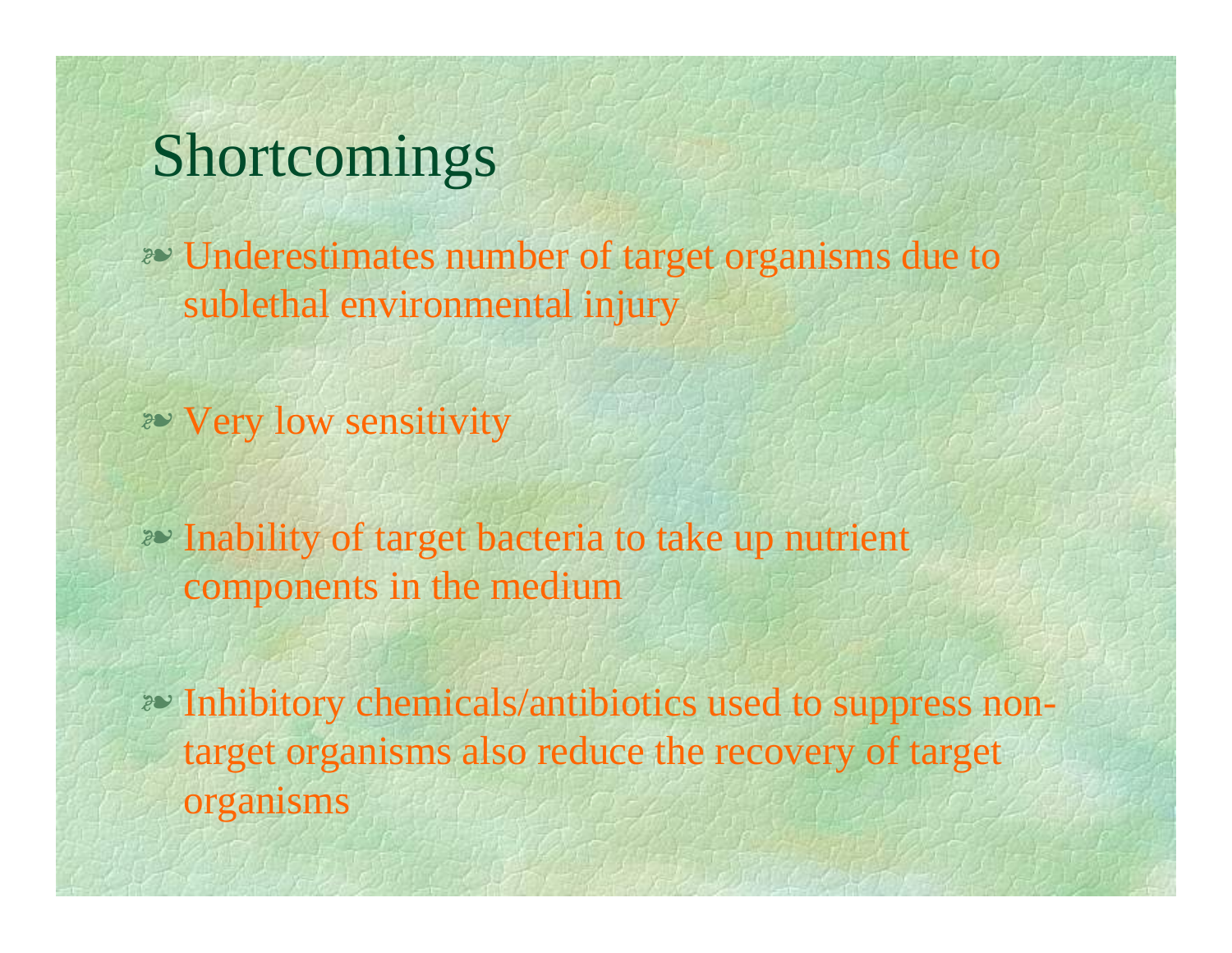# Shortcomings (cont.)

<sup>≥</sup> Time consuming (i.e., 1 to 3 weeks)

<sup>2</sup> High false negative rate ranging between 22.5 – 35%

**Vector Unable to screen for multiple target organisms at** the same time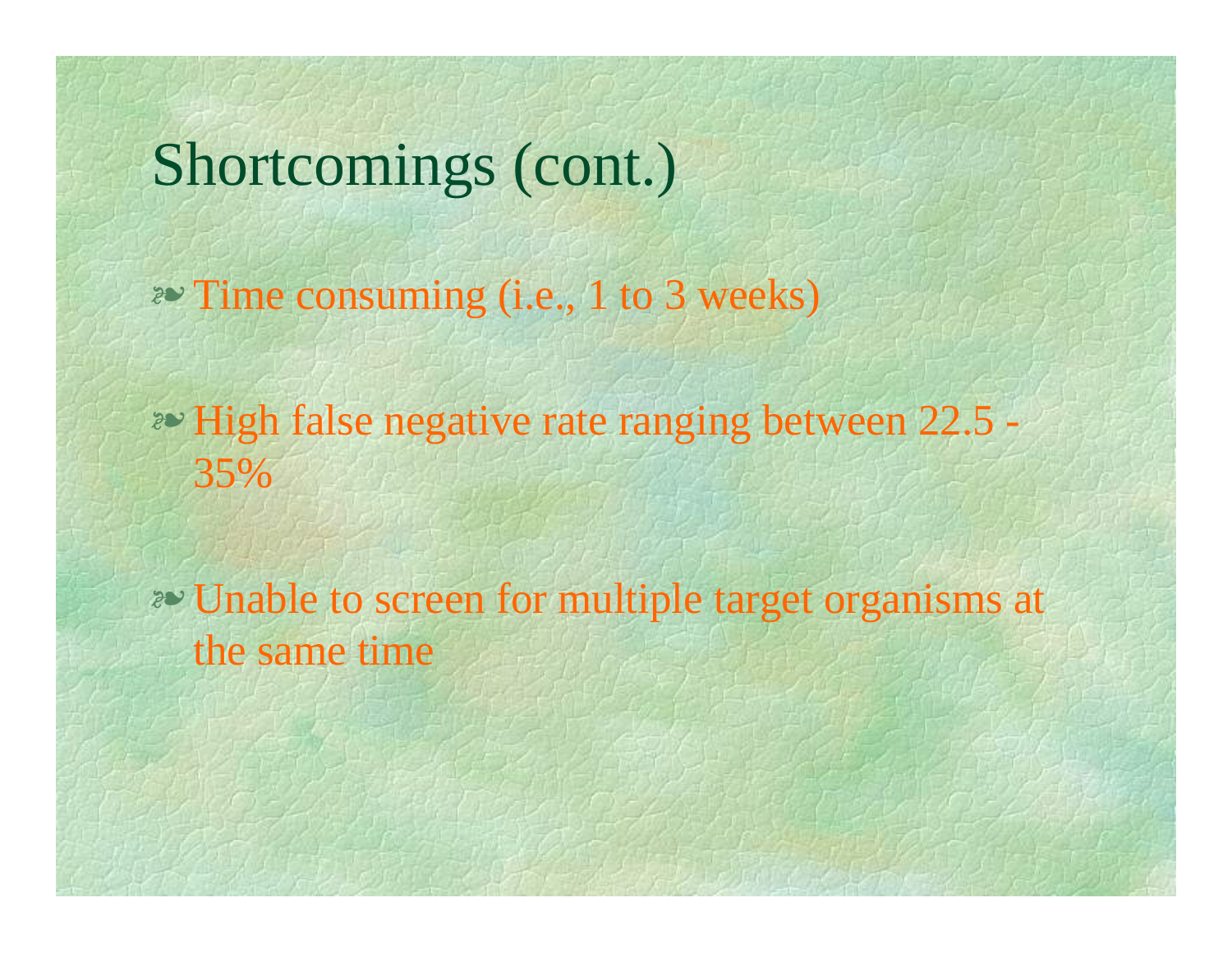# Immuno-Magnetic Separation (IMS)

- v IMS is an antibody based method used for the isolation of viable organisms
- $\approx$  Magnetic beads are coated with *Salmonella* antibodies attract and bind to *Salmonella* growing in broth
- $\sim$  Like the conventional method, IMS relies partly on the use of biological medium both to enrich and detect/recover organisms

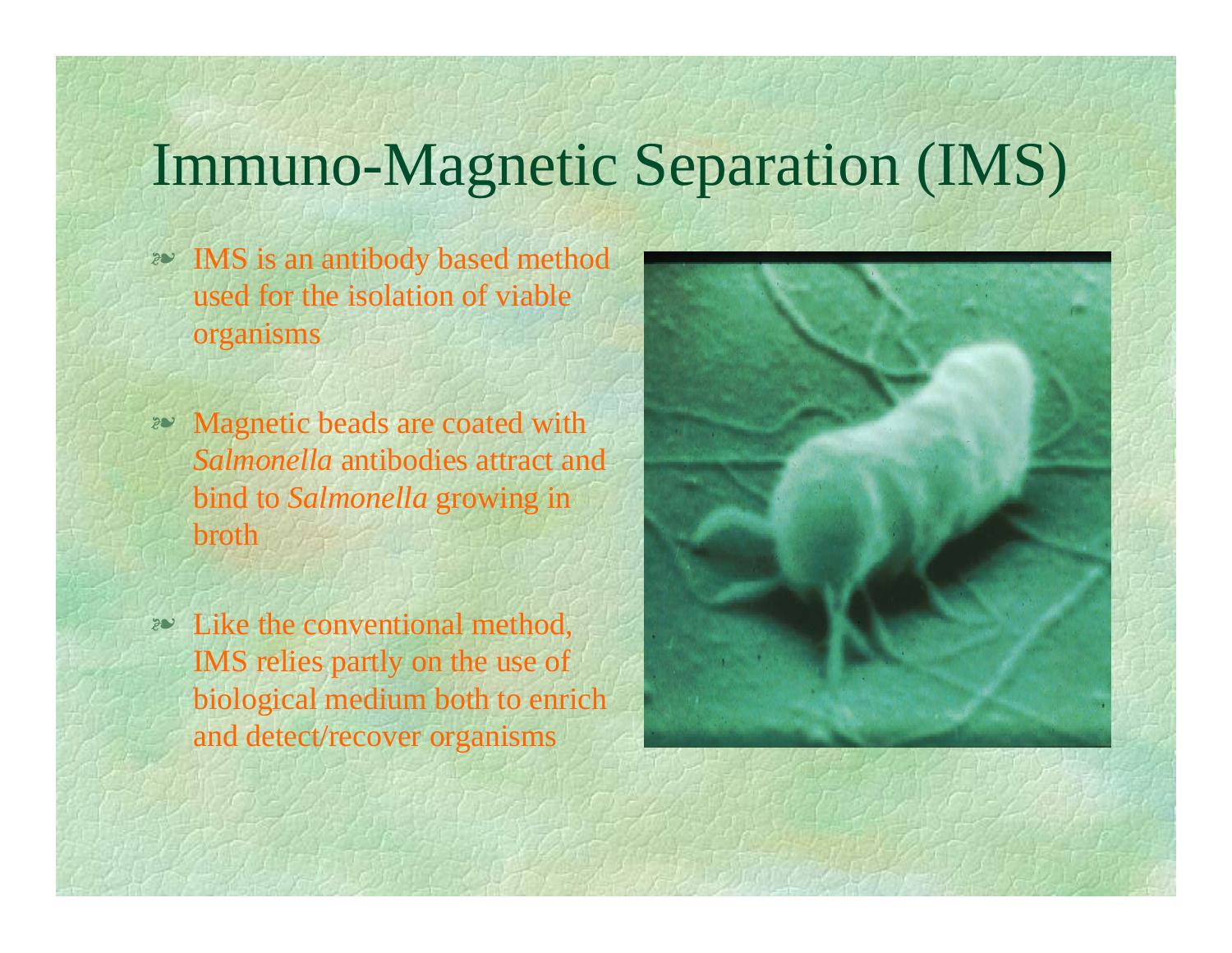## IMS Procedure

v **Day 1:** • Samples are enriched (i.e., TSB)

v **Day 2:**

- Add magnetic beads coated with anti-*Salmonella* surface antibody
	- Harvest and wash magnetic beads
	- Enrich bacteriabead complex

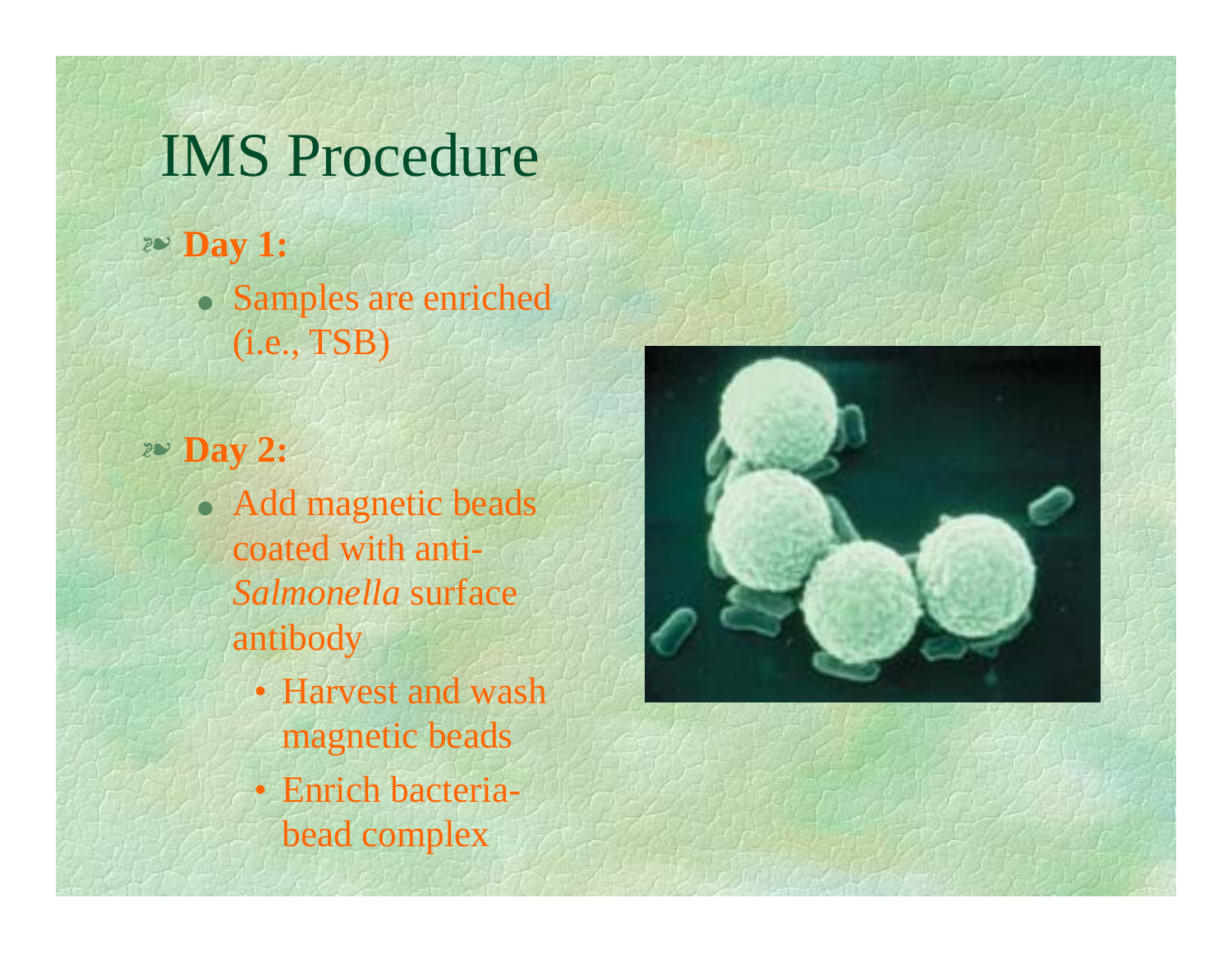# IMS Procedure (cont.)

#### v **Day 3:**

• Streak the enriched bacteria-bead complex onto selective medium appropriate for *Salmonella*

#### v **Day 4:**

- Pick presumptive *Salmonella* colonies and transfer into enrichment
- v **Day 5 & 6:**
	- Confirm with serology or biochemical ID scheme

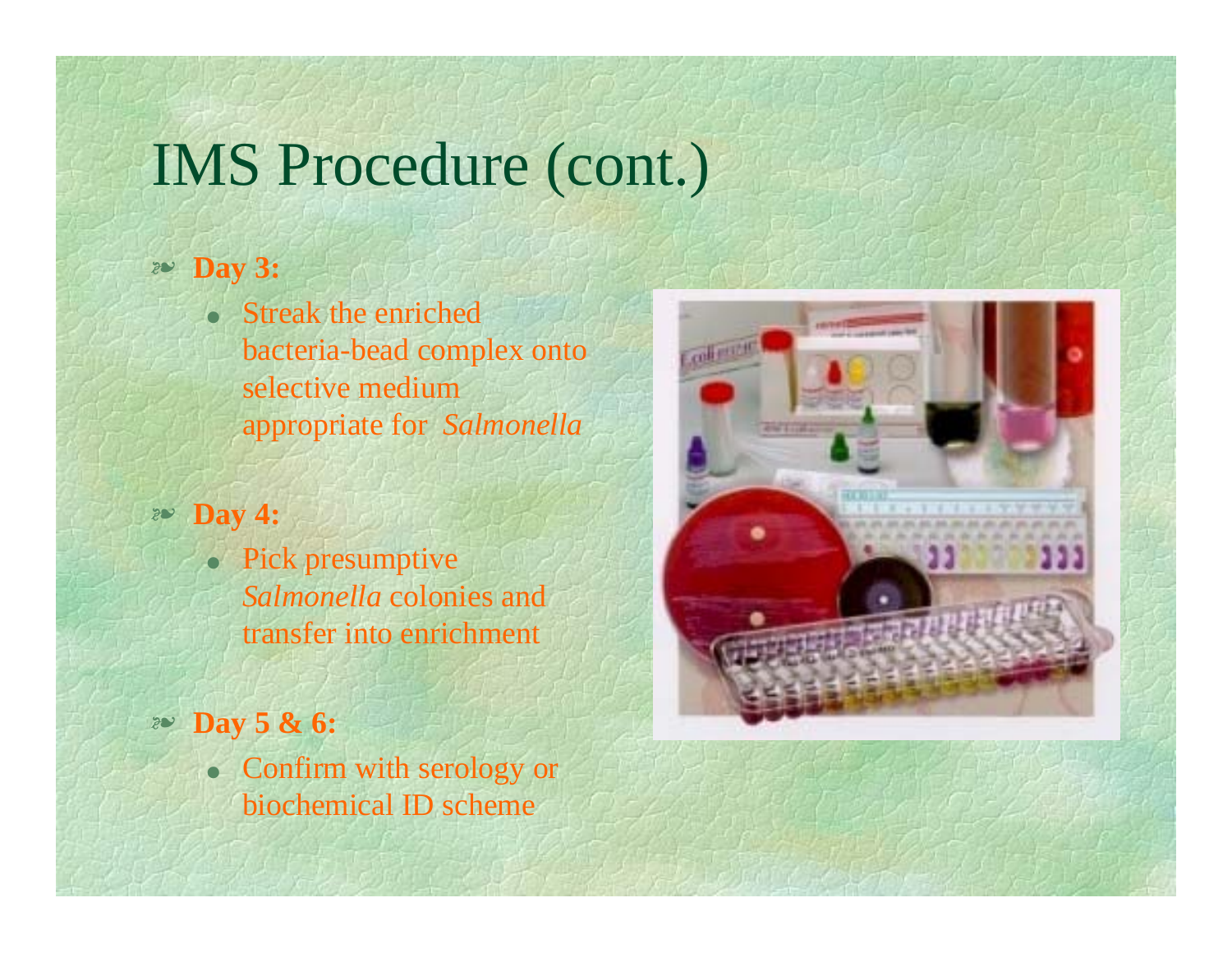## Polymerase Chain Reaction (PCR)

 $111 - 11$ 

v PCR is a gene based method targeting unique DNA sequences only found in *Salmonella*

<sup>2</sup> Once a signature sequence is identified, it is used as a primer

| 1   | ,,,,,,,,                                               |                                  |                                             | GTCGACGCGA TTTTTTGCGC TGAGTGAATG ATTAGCTAGC TAAGTCTTTA |            |
|-----|--------------------------------------------------------|----------------------------------|---------------------------------------------|--------------------------------------------------------|------------|
| 51  |                                                        |                                  | TCTTCCAAGA TGACCATTTC CGTACATGTA TATGTAACCG | a                                                      | TAAATGCATG |
| 101 | CACTCATGAC                                             | TGAATTATAT                       | a                                           | GTAGCCTCTC TGGAAATATC AGAGTCATGG                       |            |
| 151 | AATATTTTTT TTATTGTTTG                                  |                                  | TAAAATAAAC                                  | TTATGATGAG AGATTGAGAG<br>h                             |            |
| 201 |                                                        |                                  |                                             | AGATGTACCC AGCTCAGCAA TCACAGCTCC CTTAAAATAT ACTTAGCAAT |            |
| 251 |                                                        |                                  |                                             | TCCTTTTCTT CCTAAGAGGA CCATTTCTAC ATATGTAACC ATAAATGCAC |            |
| 301 |                                                        |                                  |                                             | CGAACTTAGT ACCCCATCTA GCTATCTGCA TCACTGACCA TTTCTTACGC |            |
| 351 |                                                        |                                  |                                             | CCTCCACATA GTTTAGTTAA TAAATGTTCA GTAATCTCAG            |            |
| 401 |                                                        |                                  |                                             | TATATCCATG TCATTCGGCA CTGATCACTC CACAGCAATG AAACTATAAA |            |
| 451 |                                                        |                                  |                                             | CAGAGACAGC ATATCAGATA GCCAACGCTC TCATCAAGCG AAGGGAGAAA |            |
| 501 |                                                        |                                  |                                             | CGAAGAAAAC CTGGAAGTCC AGGTGGCGAT GCCGGAAGTT GTTGATCGTG |            |
| 551 |                                                        | TGGATCATTA TTACCAAGGG CCCCGGGCAT |                                             | TATATTTATA CCCGGGATGC                                  |            |
| 601 |                                                        |                                  |                                             | AAGTCCAAAT CCTAACAAAC TCTGCTAGAG ATAAAAAGGA AACAAACTCC |            |
| 651 |                                                        |                                  | $\overline{f}$                              | TAAAGAAAAG GAAACACACT CCTAAGGATA AACGGAAACA AACTCCTAAT |            |
| 701 | TAATAGATAC AAAATTAATG CCGCATCCTT ATCCAACTCG GTCTTCTCTG |                                  |                                             |                                                        |            |
| 751 |                                                        |                                  |                                             | GATAAACTTC CTCTGATGCA TTCAACCGTA TCTTCTAAGG ACTCGGCGGC |            |
| 801 |                                                        | TGGTGACCTC CATCGGCCAA TGTTGAC    | Hincll                                      |                                                        |            |
|     |                                                        |                                  |                                             |                                                        |            |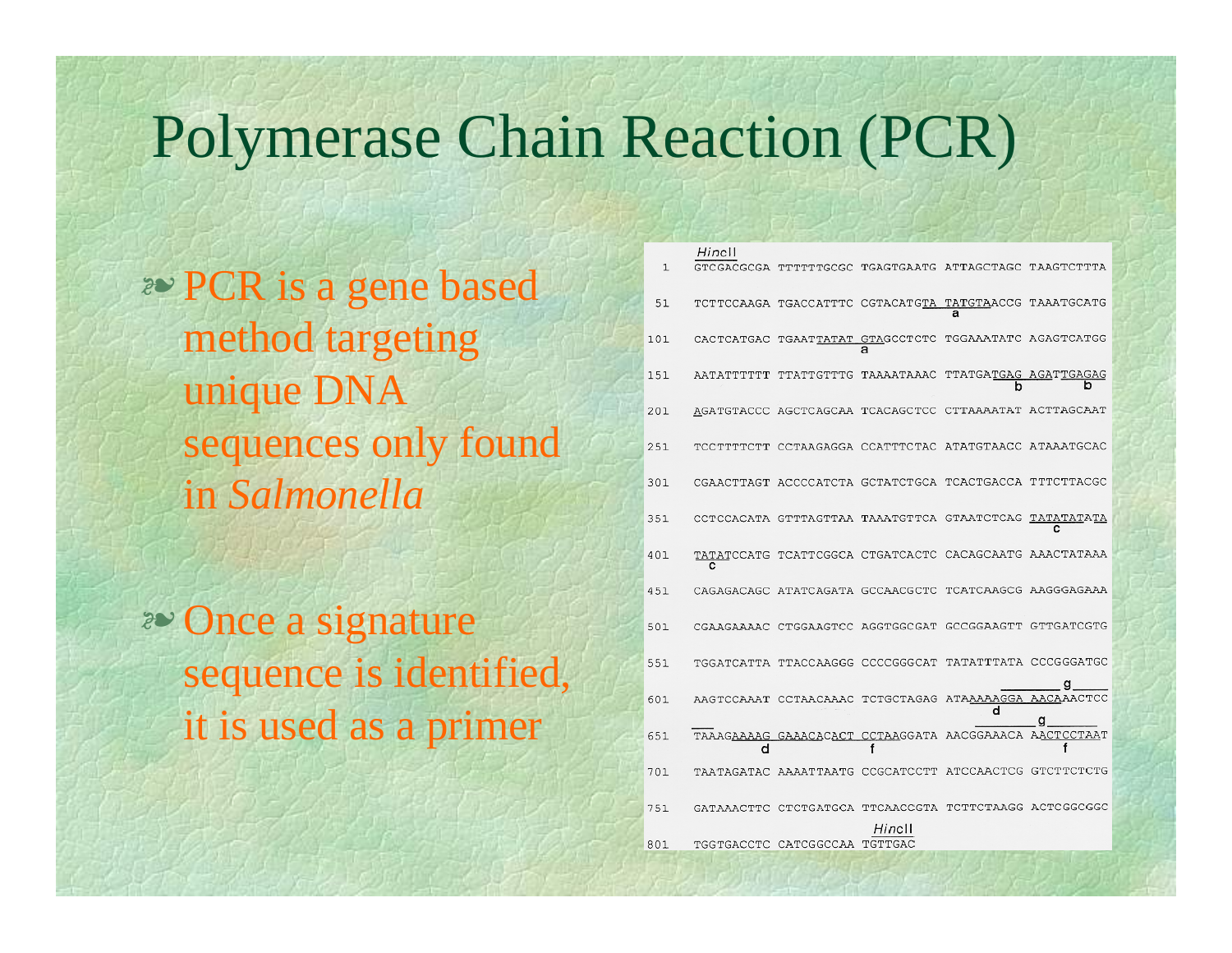# PCR Procedure

- v **Day 1**: • Enrichment
- v **Day 2:**
	- Cell Lysis
	- PCR amplification
	- O Gel electrophoresis
	- Analysis

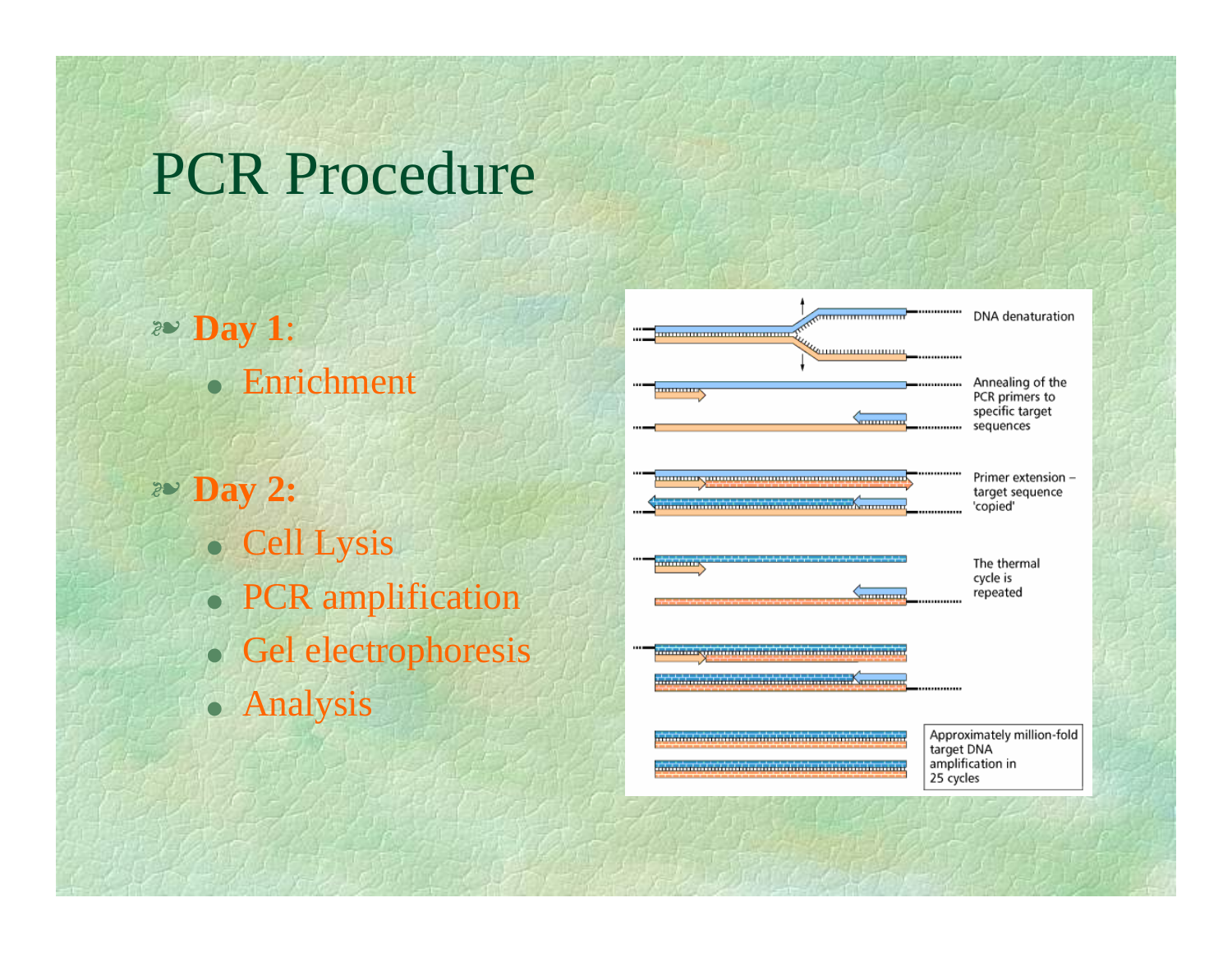# PCR Procedure (cont.)

*P* The presence or absence or genes complementary to the primer used are detected using agarose gel electrophoresis

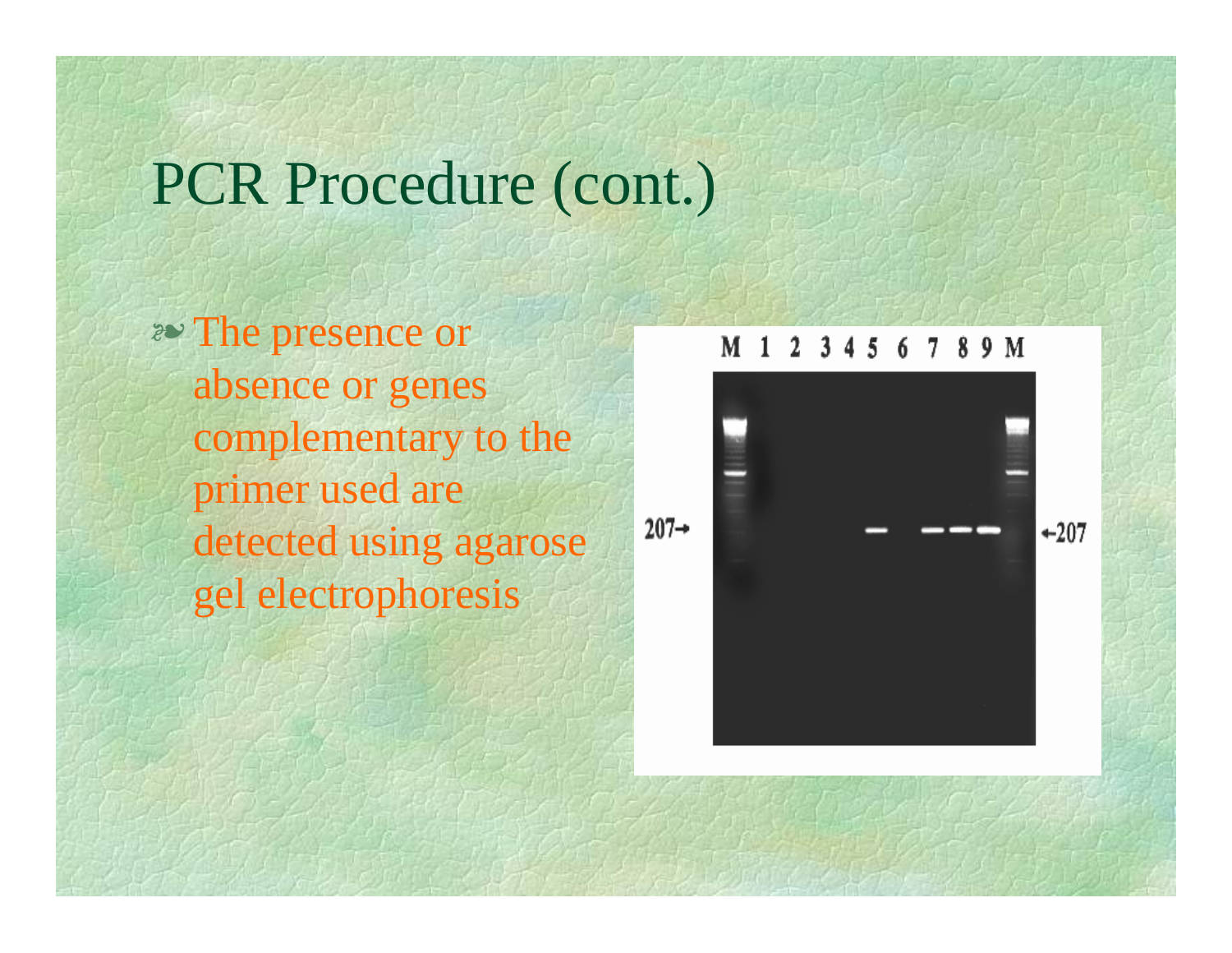# Study Design

<sup>2</sup> A total of 16 samples and four different types of biosolids were included in the study

- Compost
- Thermophically digested (liquid),
- Alkaline stabilized (Solid)
- Milorganite (heat-dried solid)

v The Most Probable Number (MPN) method was used to quantify the number of *Salmonella* presen<sup>t</sup> in the sample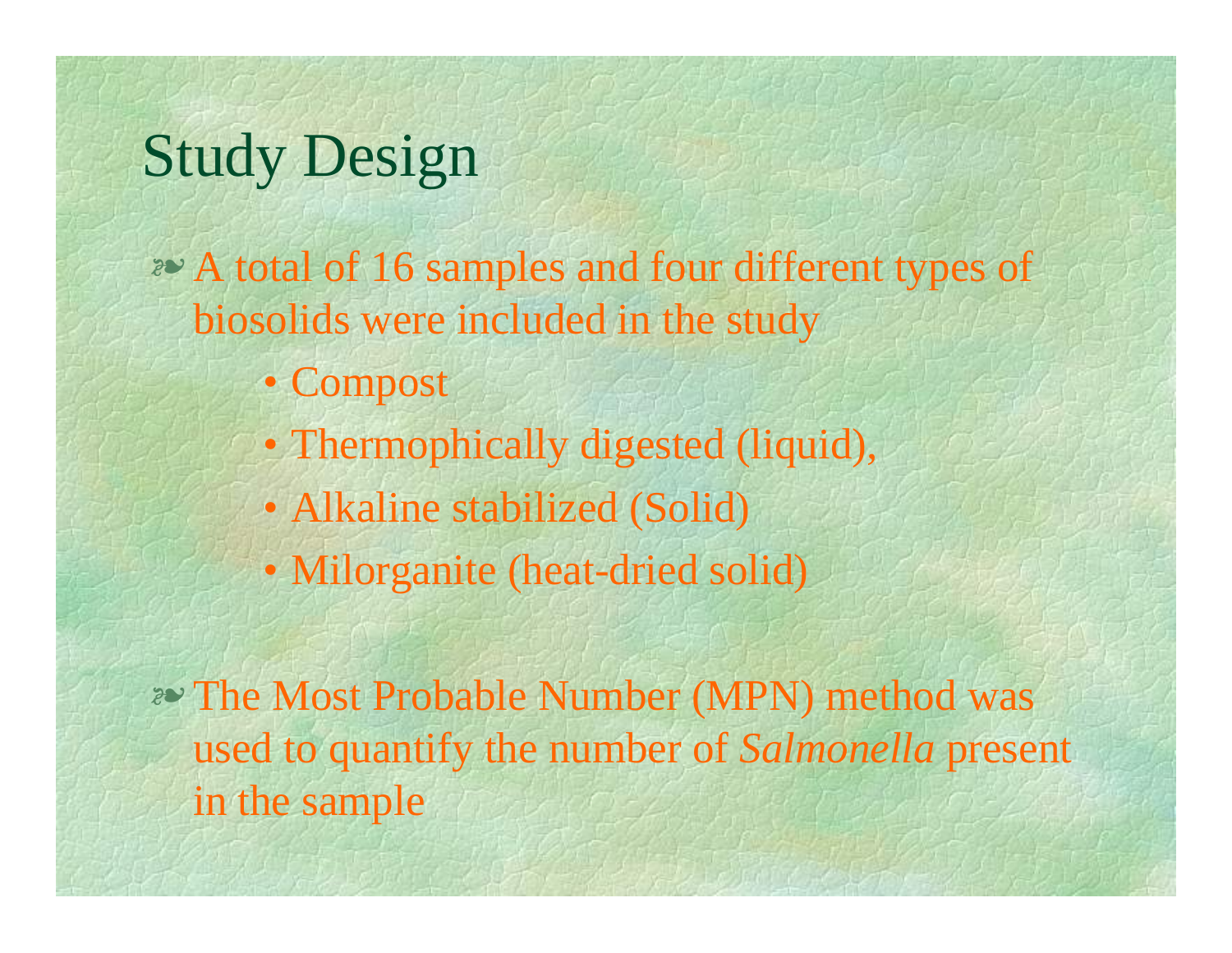# Study Design (cont.)

 $\approx$  There were 360 individual tests per method (20/sample)

**EXAMPLES** were all spiked with either bioball or laboratory prepared spikes and enriched in TSB and processed according to each protocol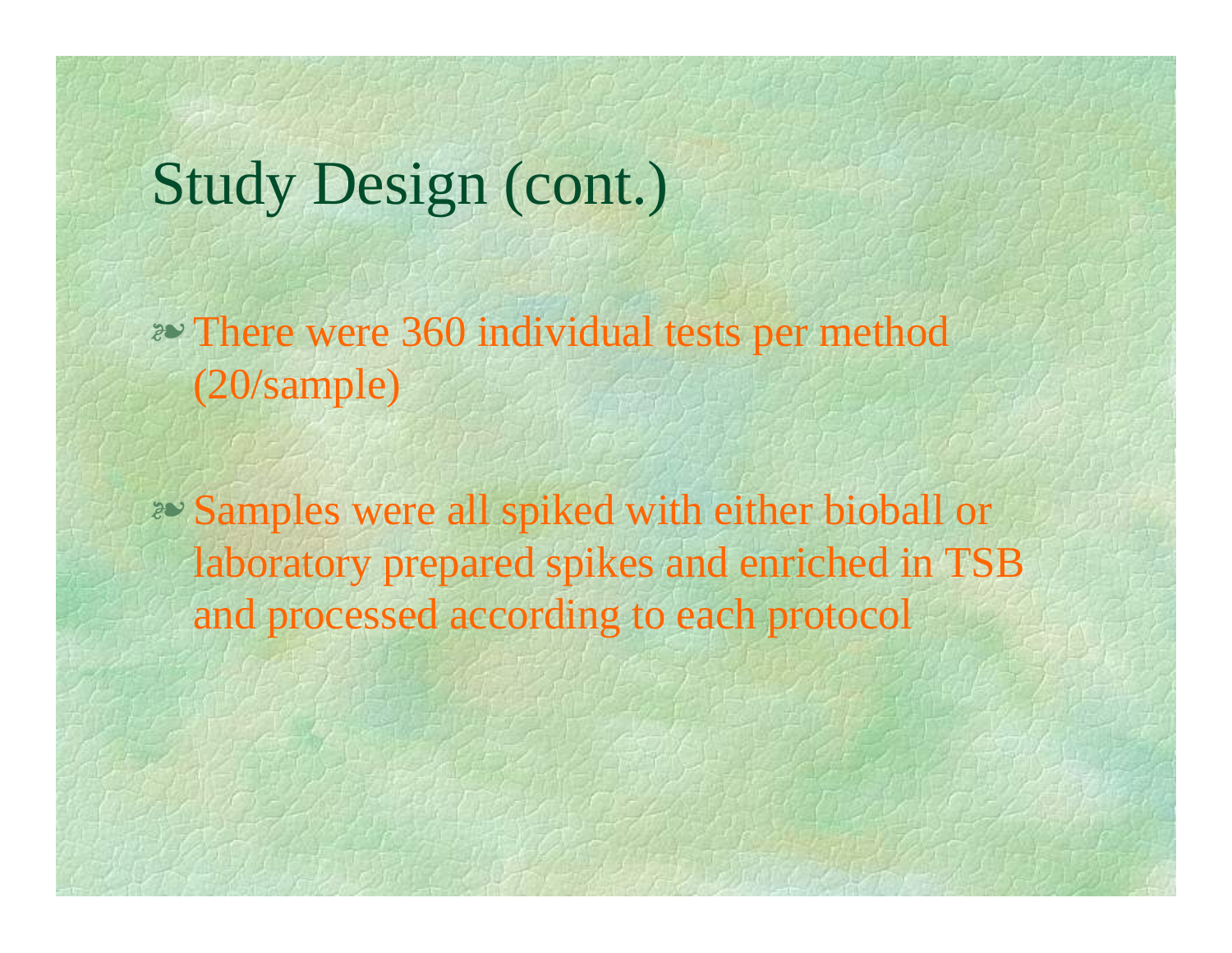# Study Design

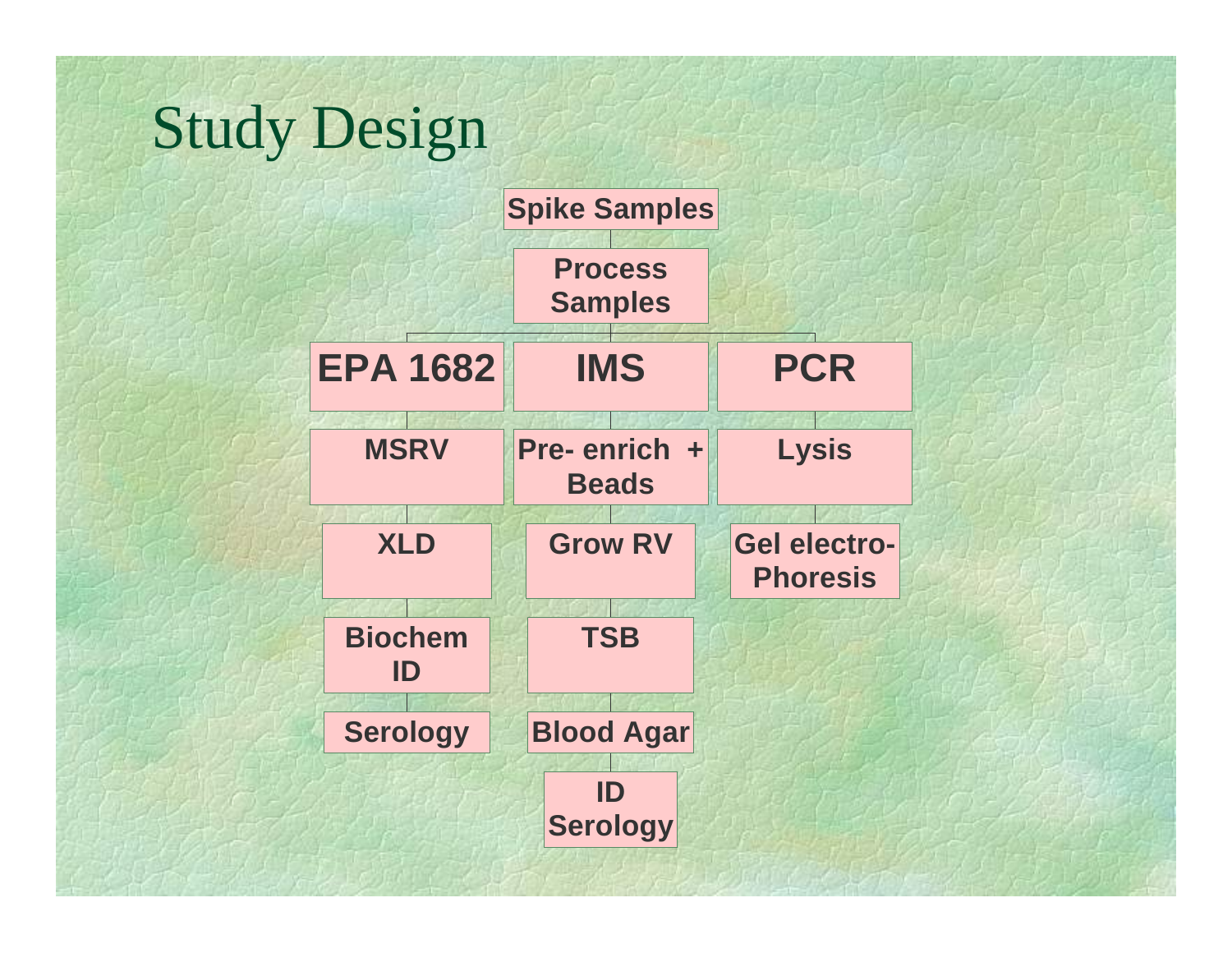# Results

**EV** Average % recovery of the methods (all matrix combined)

**EXAVERAGE % recovery of the methods by matrix** 

*E* Matrix interference

≥ Average number of days to complete the test

≥ Adaptability to screen multiple pathogens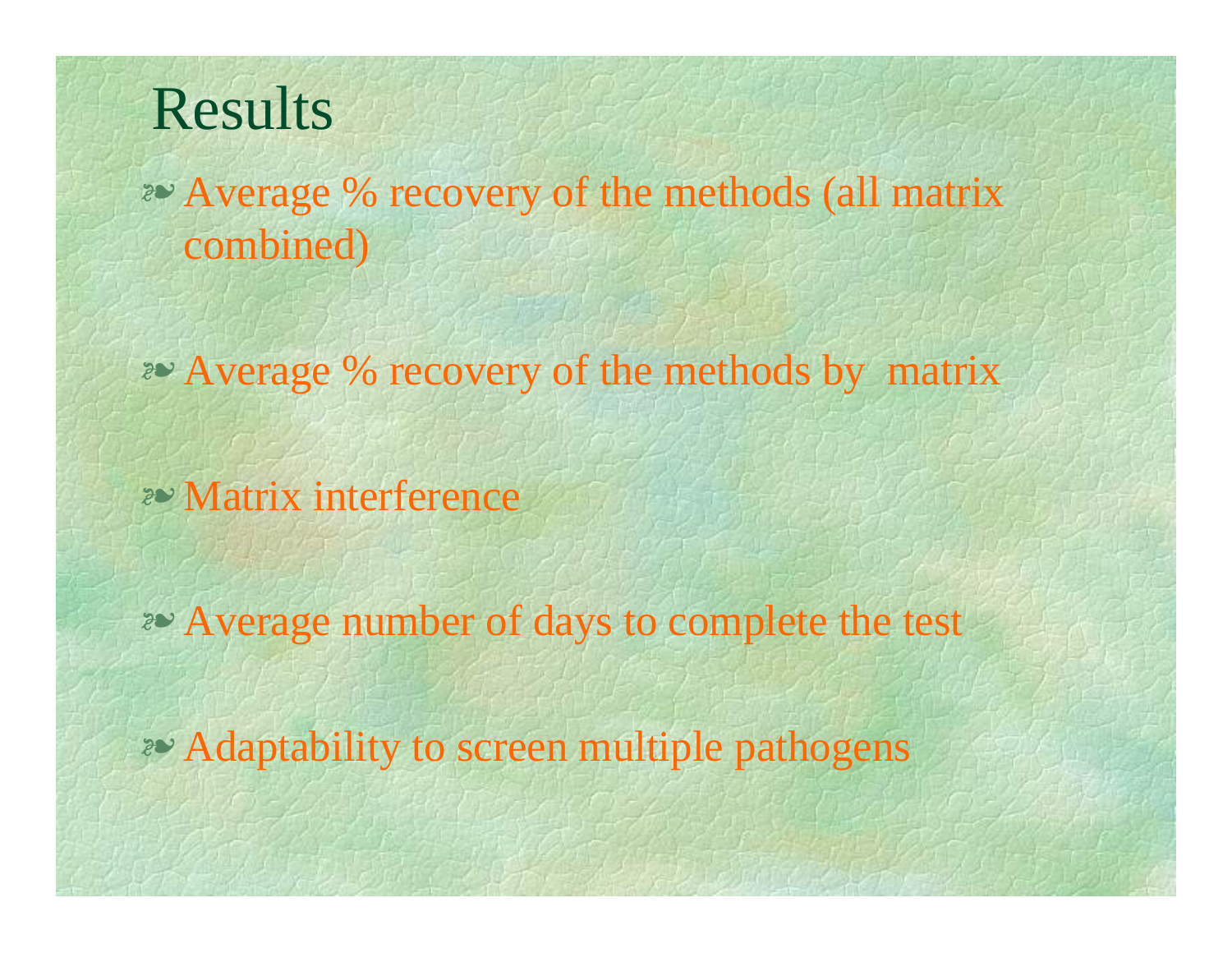# Average Nominal % *Salmonella* Recovery (Measured against known inocula)

| $\frac{0}{0}$<br><b>Recovery</b> | <b>EPA-1682</b> | Metro-<br>Mod-EPA | <b>IMS</b> | <b>PCR</b> |
|----------------------------------|-----------------|-------------------|------------|------------|
| <b>Average</b>                   | 23              | 24                | 58         | 30         |
| <b>Ranges</b>                    | $0 - 79$        | $0 - 91$          | $0 - 411$  | $0 - 98$   |
| <b>Median</b>                    | 9               | $\Omega$          | 13         | 20         |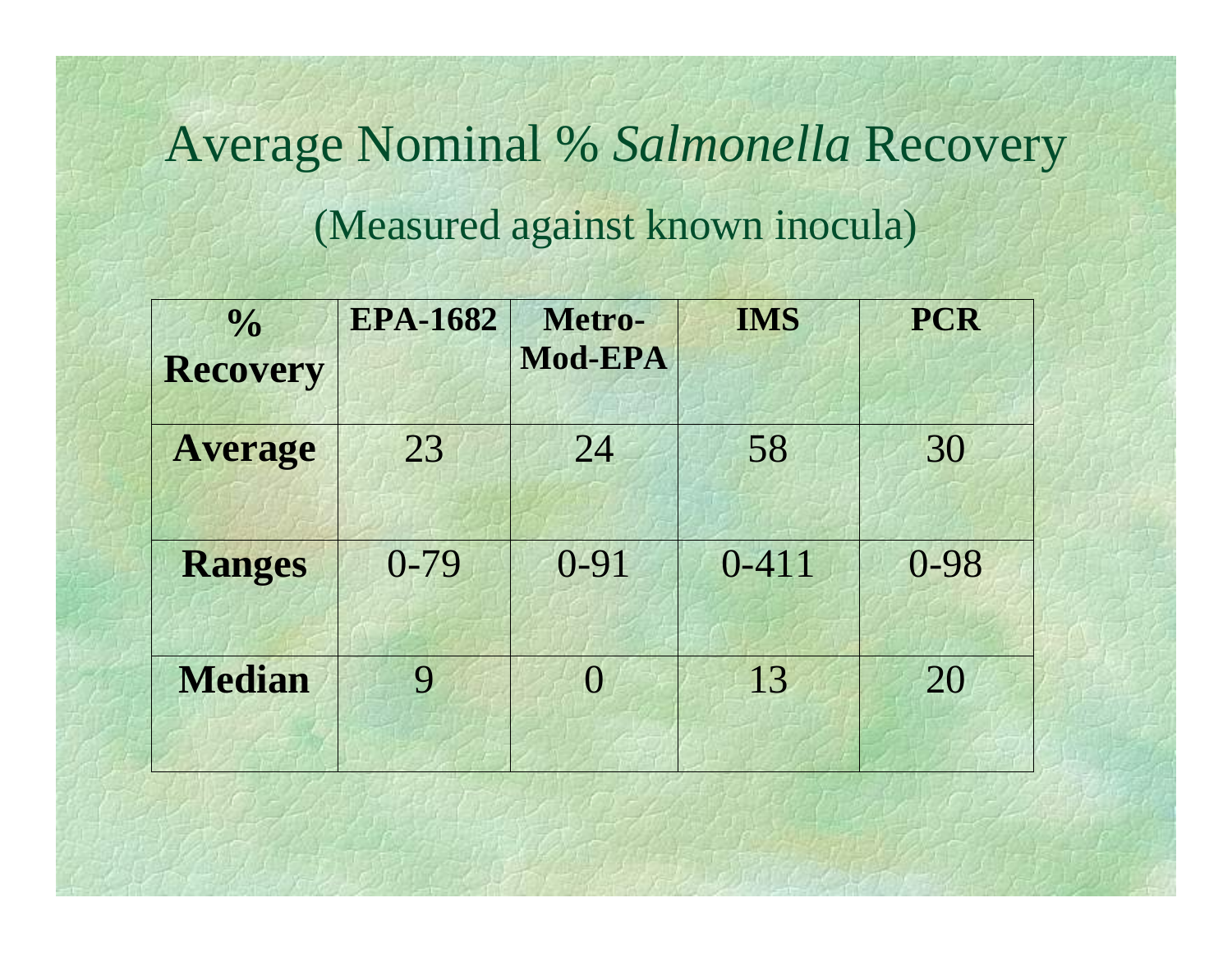# Average Nominal % *Salmonella* Recovery

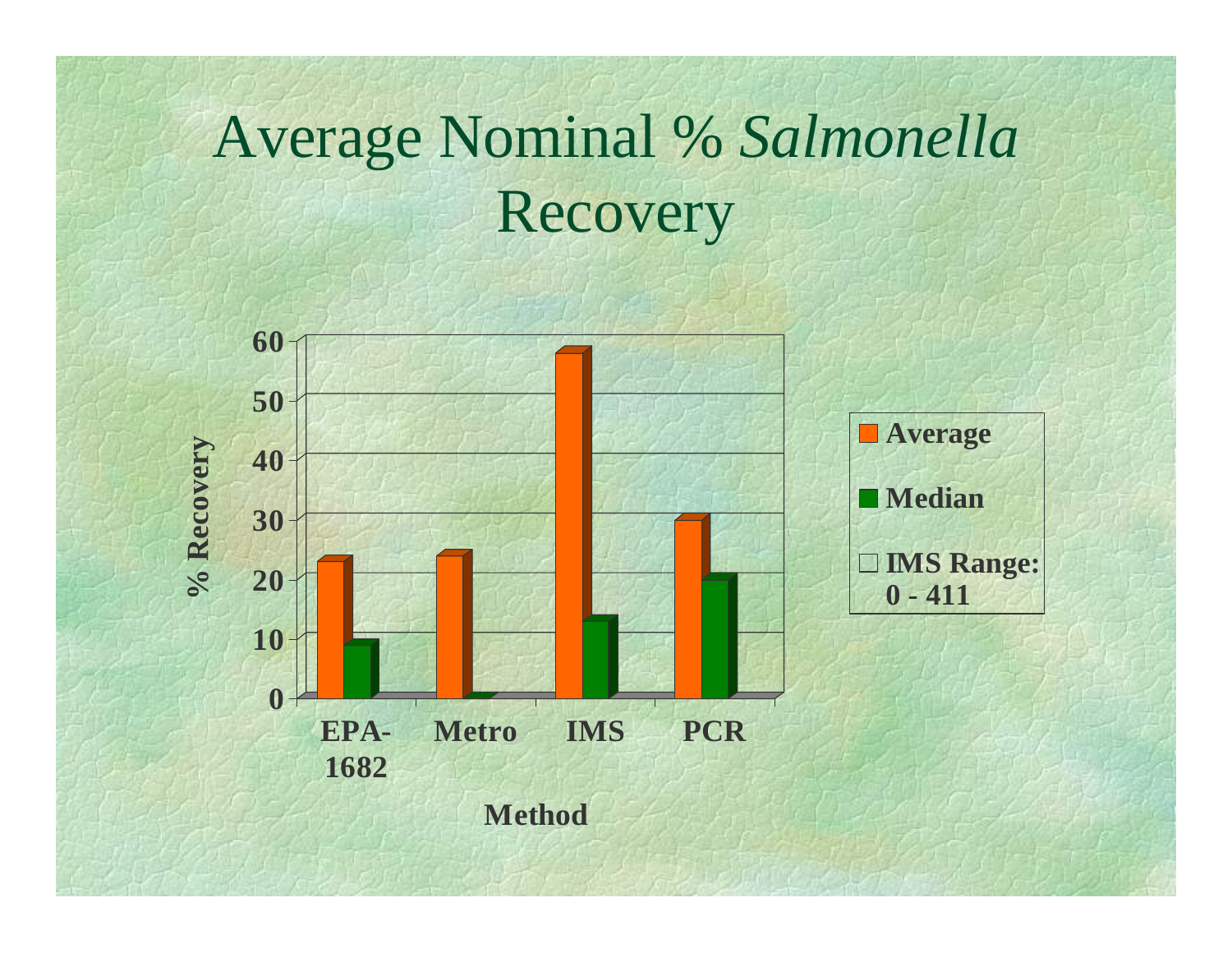## % Nominal Recovery of *Salmonella* from Compost (3 samples/Matrix).

| $\frac{0}{0}$<br><b>Recovery</b> | EPA-<br>1682 | Metro-<br>Mod-EPA | <b>IMS</b> | <b>PCR</b> |
|----------------------------------|--------------|-------------------|------------|------------|
| <b>Average</b>                   | 4            | $\Omega$          | 144        | 27         |
| <b>Ranges</b>                    | $0 - 13$     | $\left( \right)$  | $1 - 411$  | $7 - 43$   |
| <b>Median</b>                    | $\Omega$     | $\Omega$          | 20         | 32         |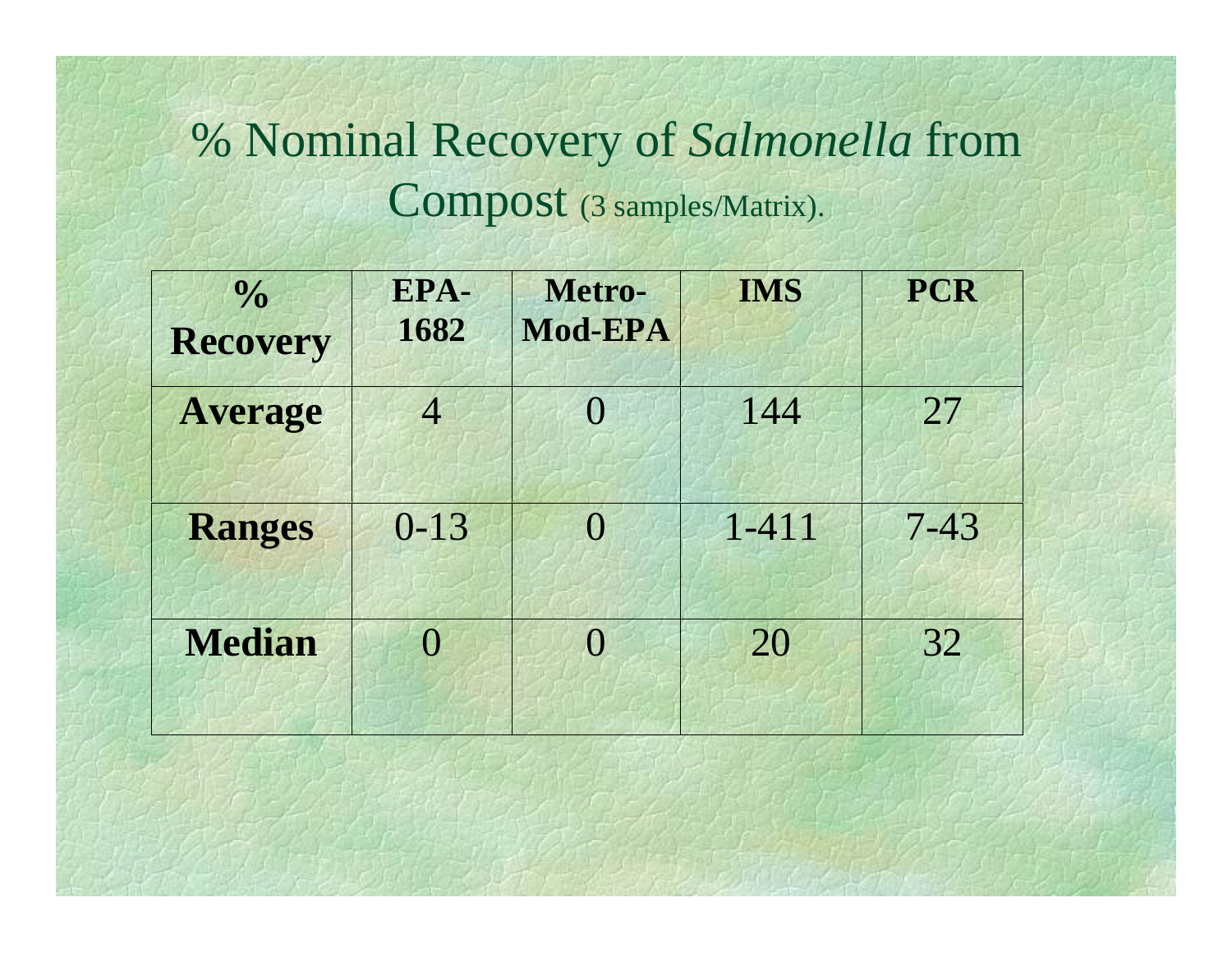# % Nominal Recovery of *Salmonella* from Compost

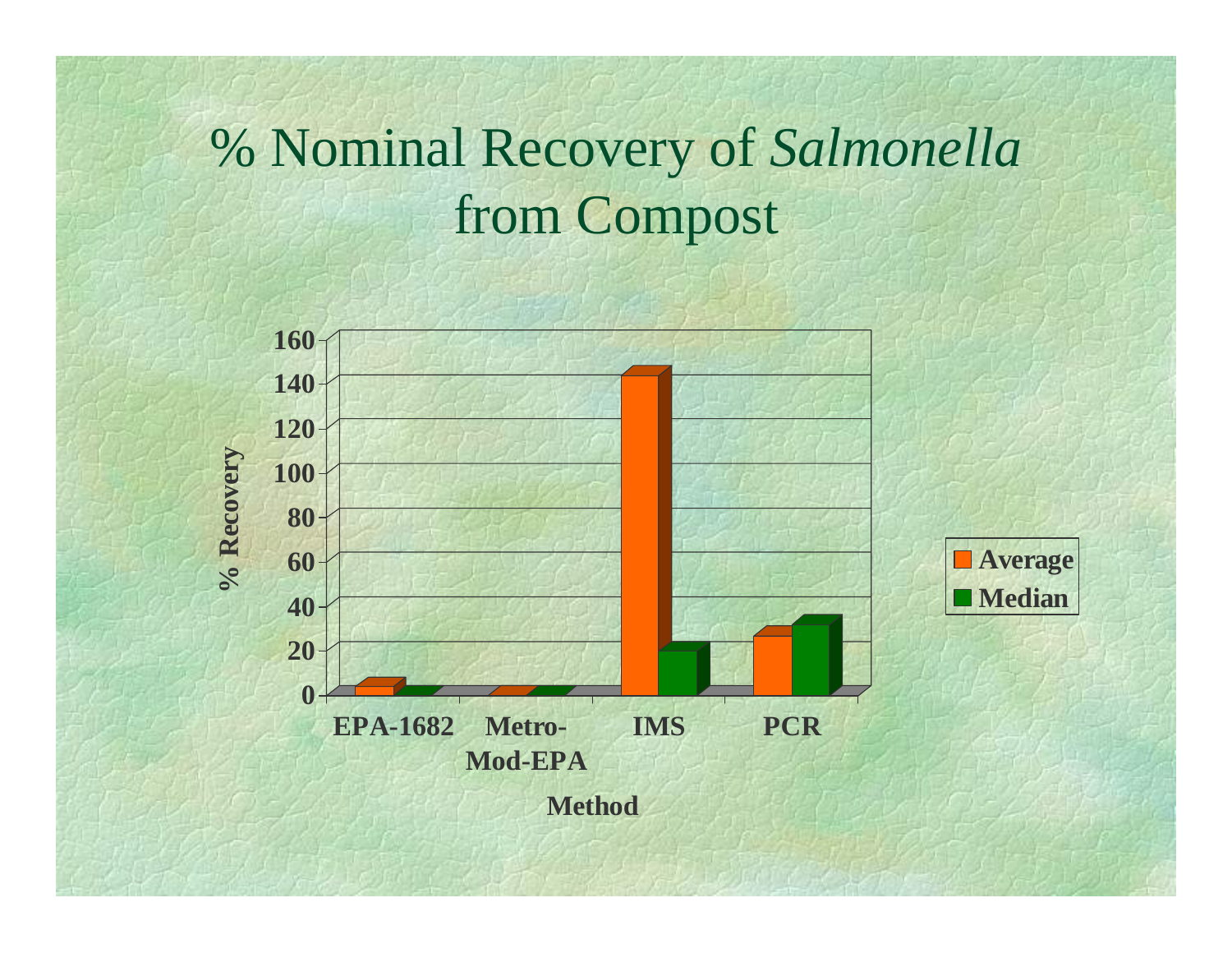## % Nominal Recovery of *Salmonella* from Thermophilically Digested Sludge (liquid)

| $\frac{0}{0}$<br><b>Recovery</b> | <b>EPA-1682</b>  | Metro-<br>Mod-EPA | <b>IMS</b>     | <b>PCR</b>       |
|----------------------------------|------------------|-------------------|----------------|------------------|
| <b>Average</b>                   | $\left( \right)$ | $\overline{0}$    | $\overline{0}$ | $\left( \right)$ |
| <b>Ranges</b>                    | $\left( \right)$ | $\overline{0}$    | $\bigcap$      | 0                |
| <b>Median</b>                    |                  | $\left( \right)$  | $\Omega$       | $\Omega$         |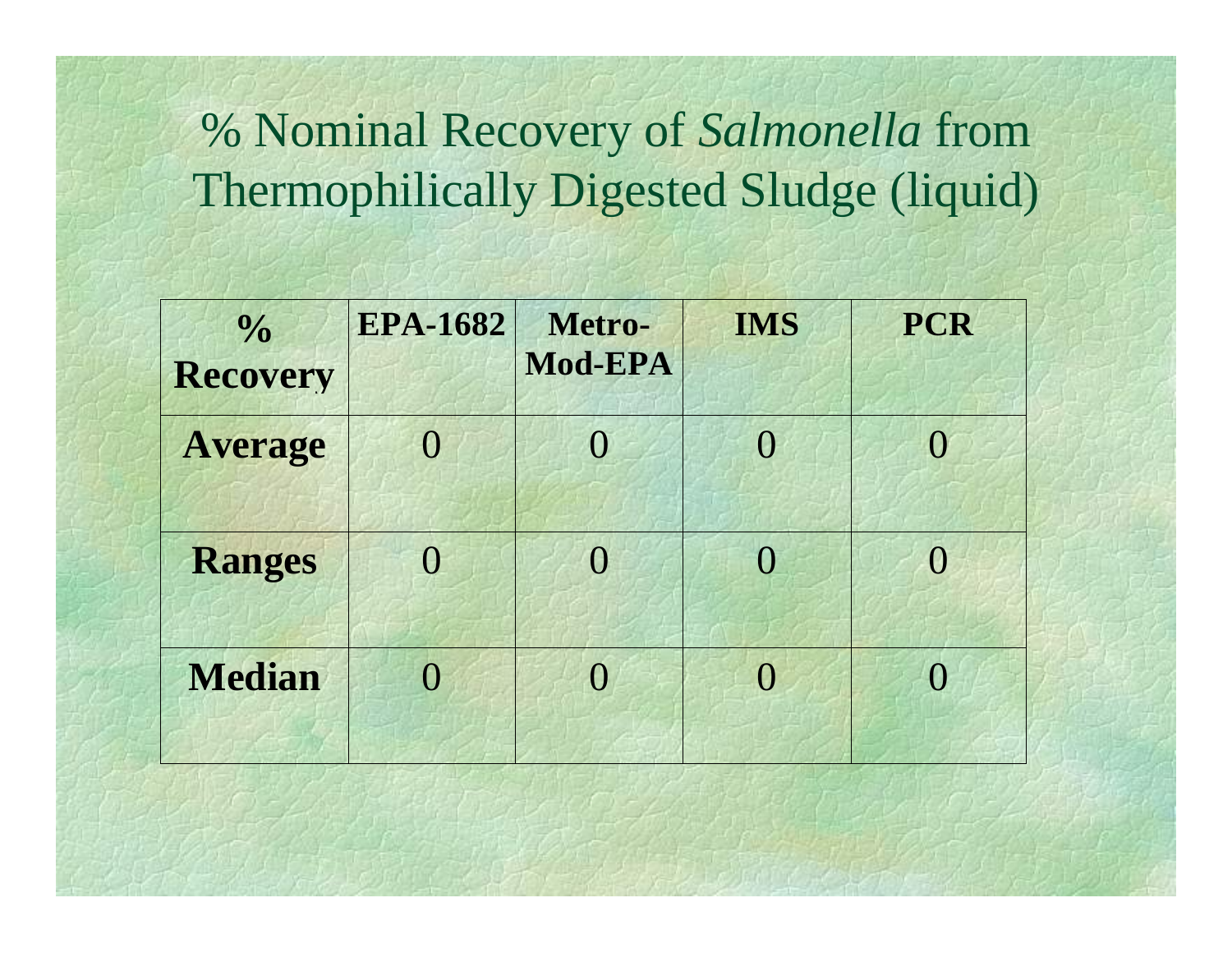% Nominal Recovery of *Salmonella* from Alkaline-Stablized (3 samples/Matrix).

| $\frac{0}{0}$<br><b>Recovery</b> | EPA-<br>1682 | Metro-<br>Mod-EPA | <b>IMS</b> | <b>PCR</b> |
|----------------------------------|--------------|-------------------|------------|------------|
| <b>Average</b>                   | 26           | 34                | 33         | 14         |
| <b>Ranges</b>                    | $6 - 61$     | 6-91              | 6-93       | $0 - 35$   |
| <b>Median</b>                    | 12           | 6                 | 6          | 6          |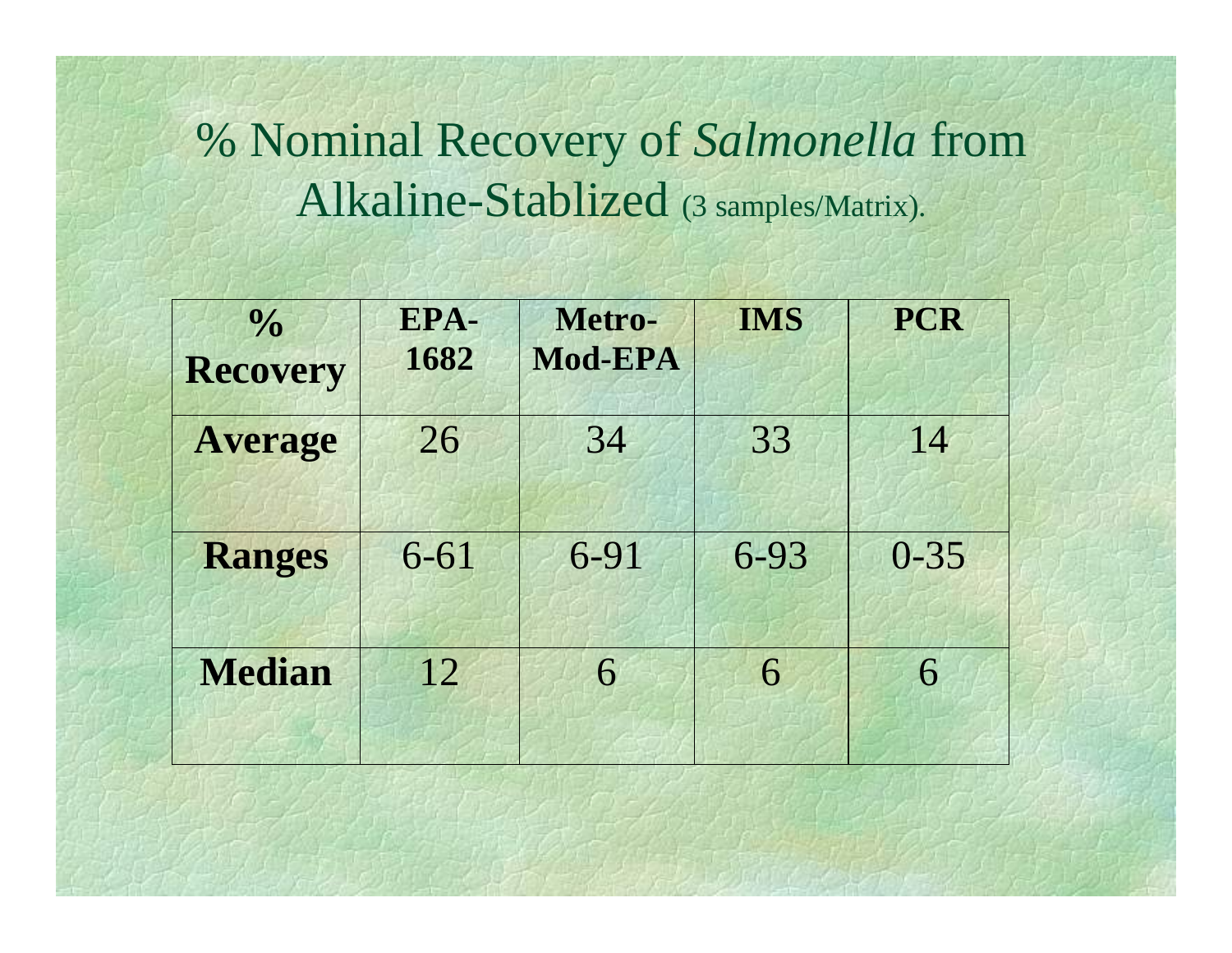### % Nominal Recovery of *Salmonella* from Alkaline-Stabilized

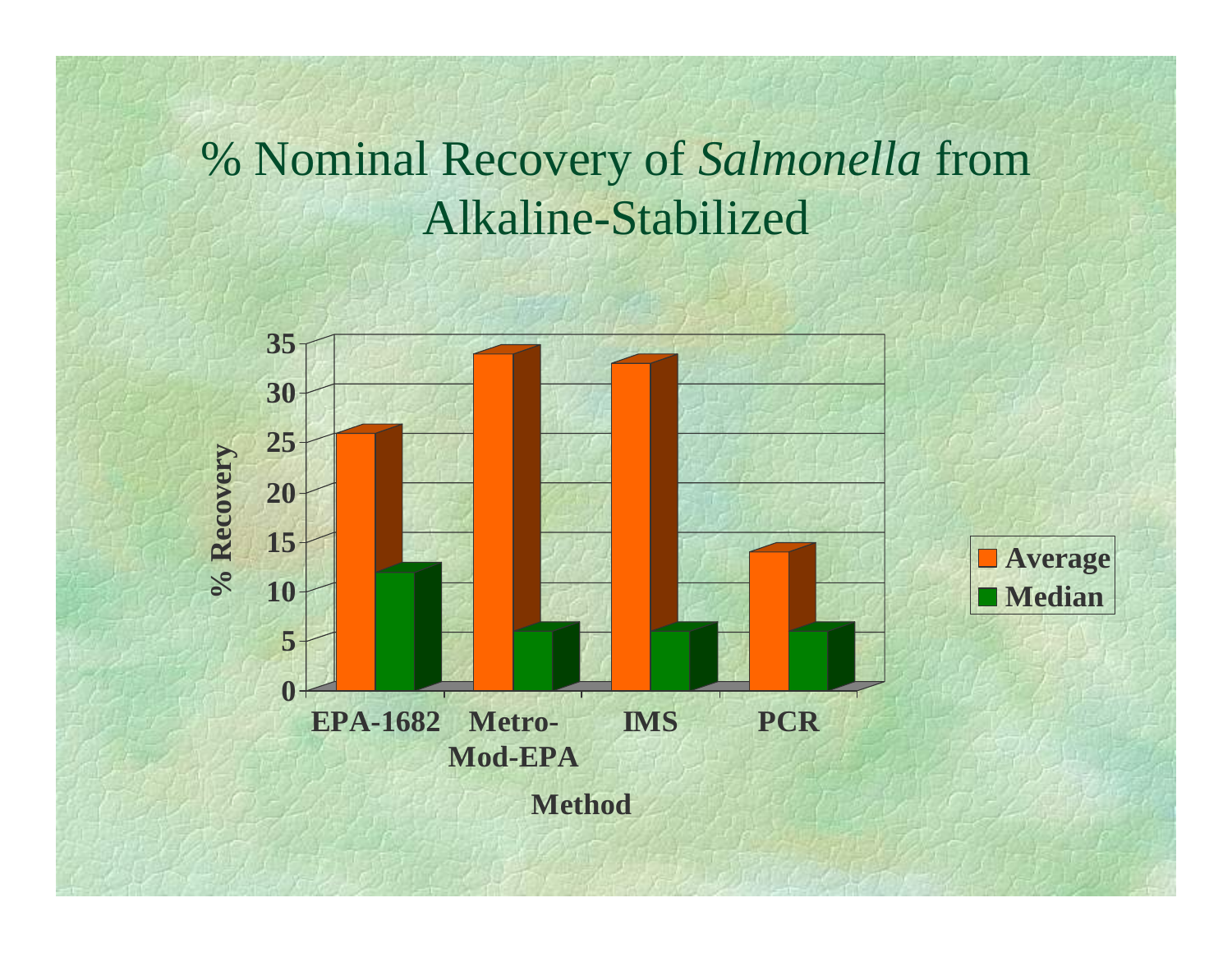#### % Nominal Recovery of *Salmonella* from Milorganite (3 samples/Matrix). (Recovered *Salmonella* in unspiked sample)

| $\frac{0}{0}$<br><b>Recovery</b> | EPA-<br>1682 | Metro-<br>Mod-EPA | <b>IMS</b> | <b>PCR</b> |
|----------------------------------|--------------|-------------------|------------|------------|
| <b>Average</b>                   | 62           | 62                | 54         | 79         |
| <b>Ranges</b>                    | 52-79        | 34-79             | $36 - 74$  | 54-98      |
| <b>Median</b>                    | 55           | 74                | 53         | 85         |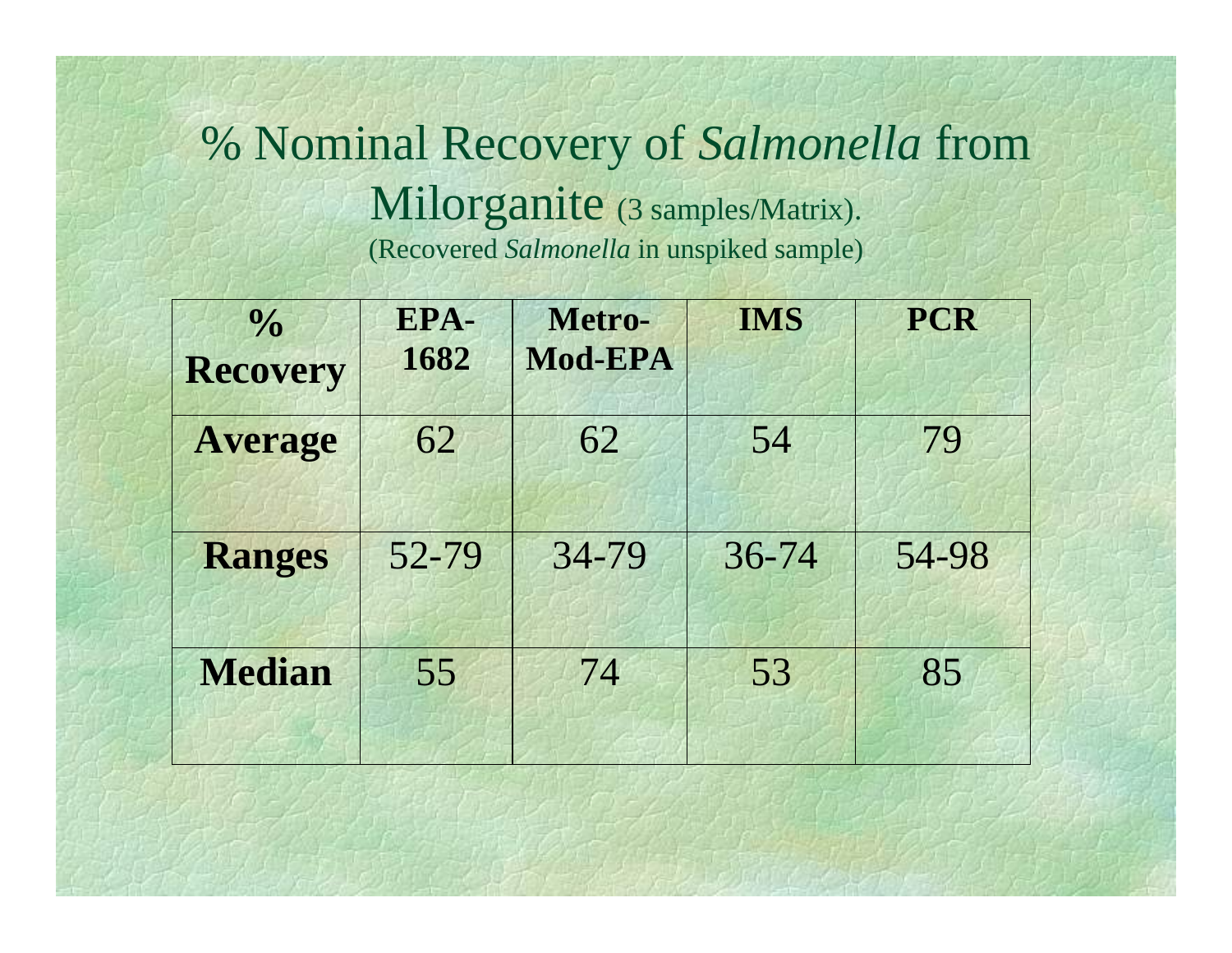## % Nominal Recovery of *Salmonella* from Milorganite

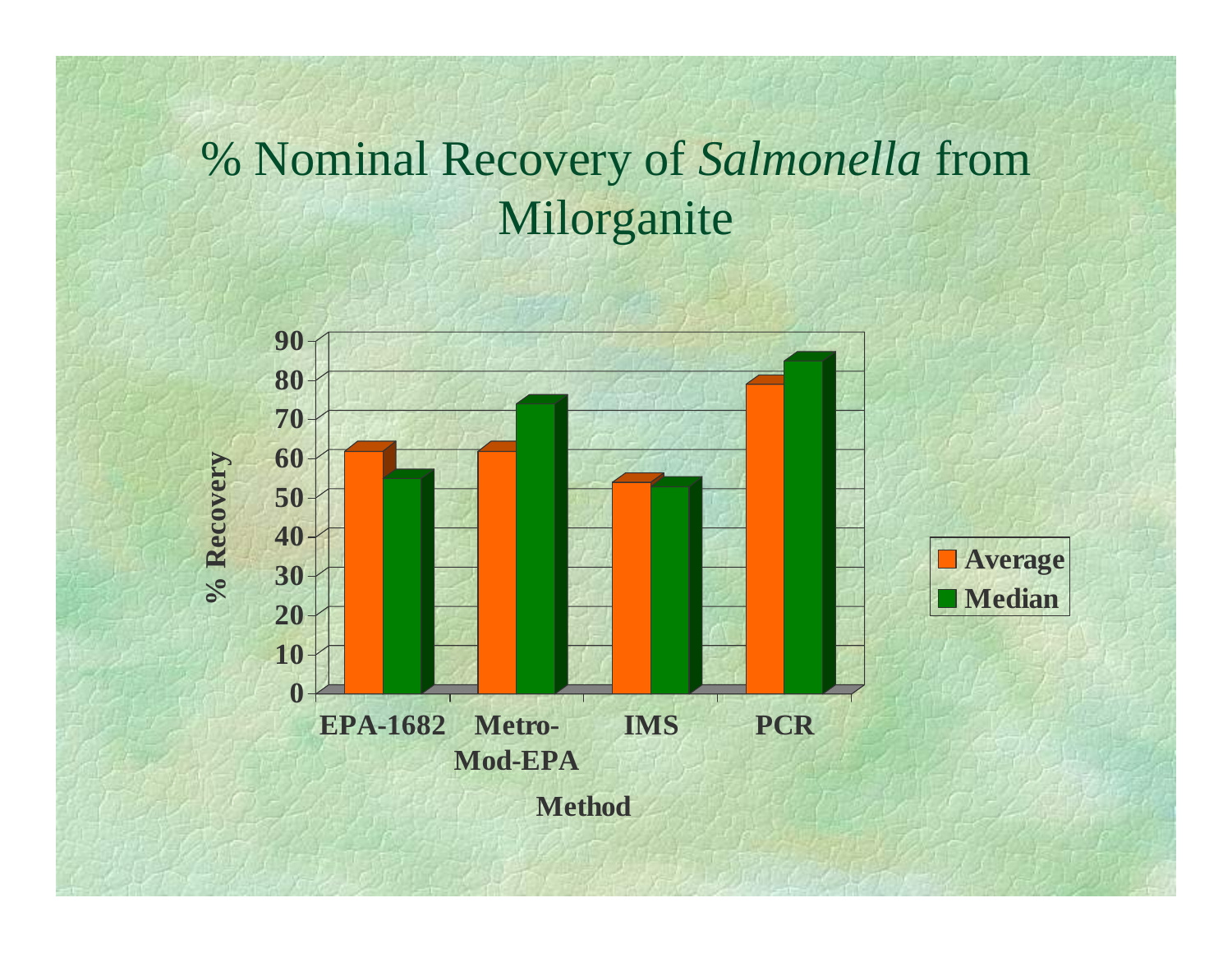## Summary of % Nominal Recovery of Salmonella by Matrix (3 samples/Matrix) \*411% recovery

| Matrix                | EPA-<br>1682 | Metro-<br>Mod-EPA | <b>IMS</b>       | <b>PCR</b> |
|-----------------------|--------------|-------------------|------------------|------------|
| Compost               | 4            |                   | $144 *$          | 27         |
| Thermop-<br>digested  | $\Omega$     | $\Omega$          | $\left( \right)$ | 0          |
| Alkaline<br>stablized | 26           | 34                | 33               | 14         |
| Milorganite           | 62           | 62                | 54               | 79         |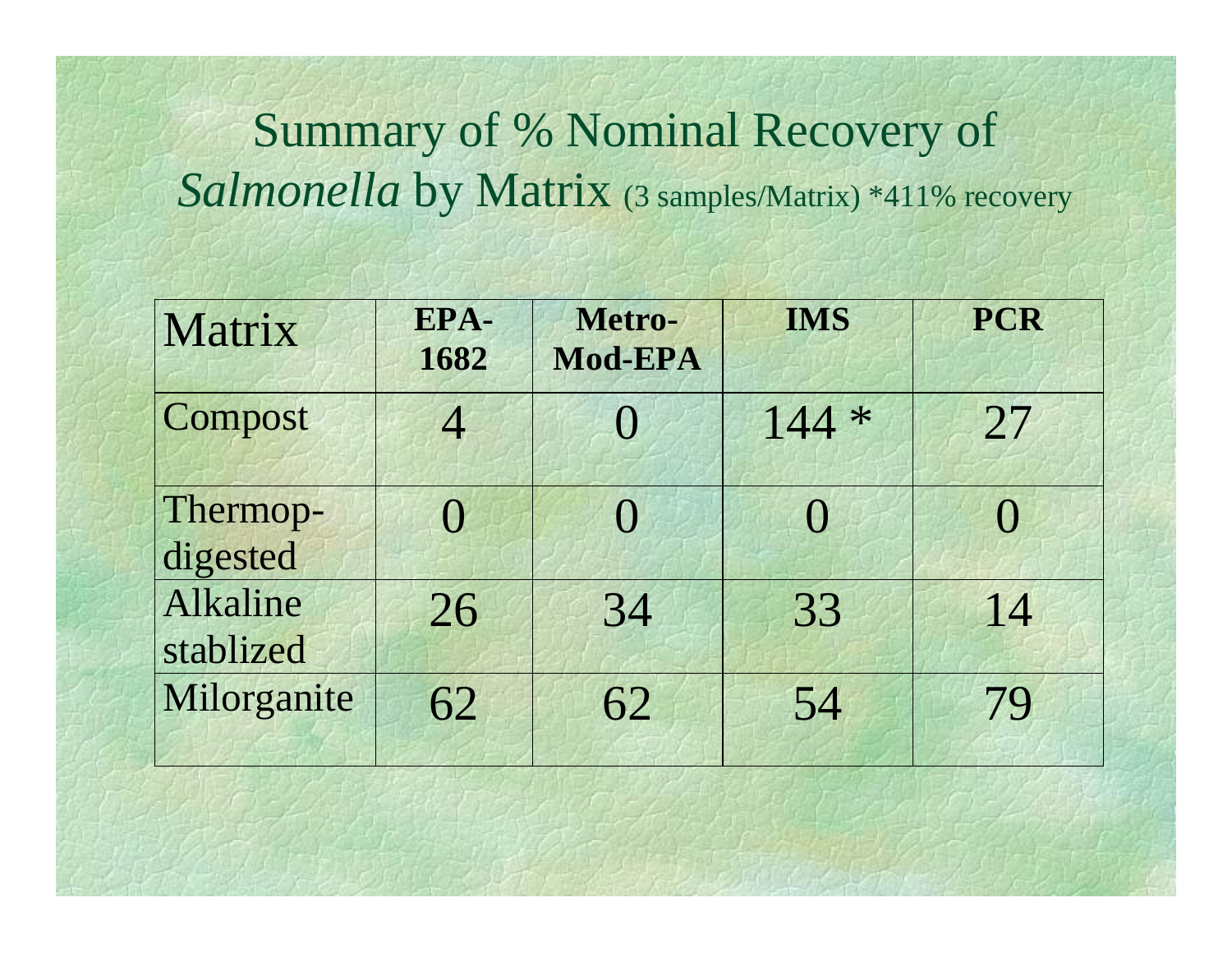## Summary of % Nominal Recovery of *Salmonella* by Matrix

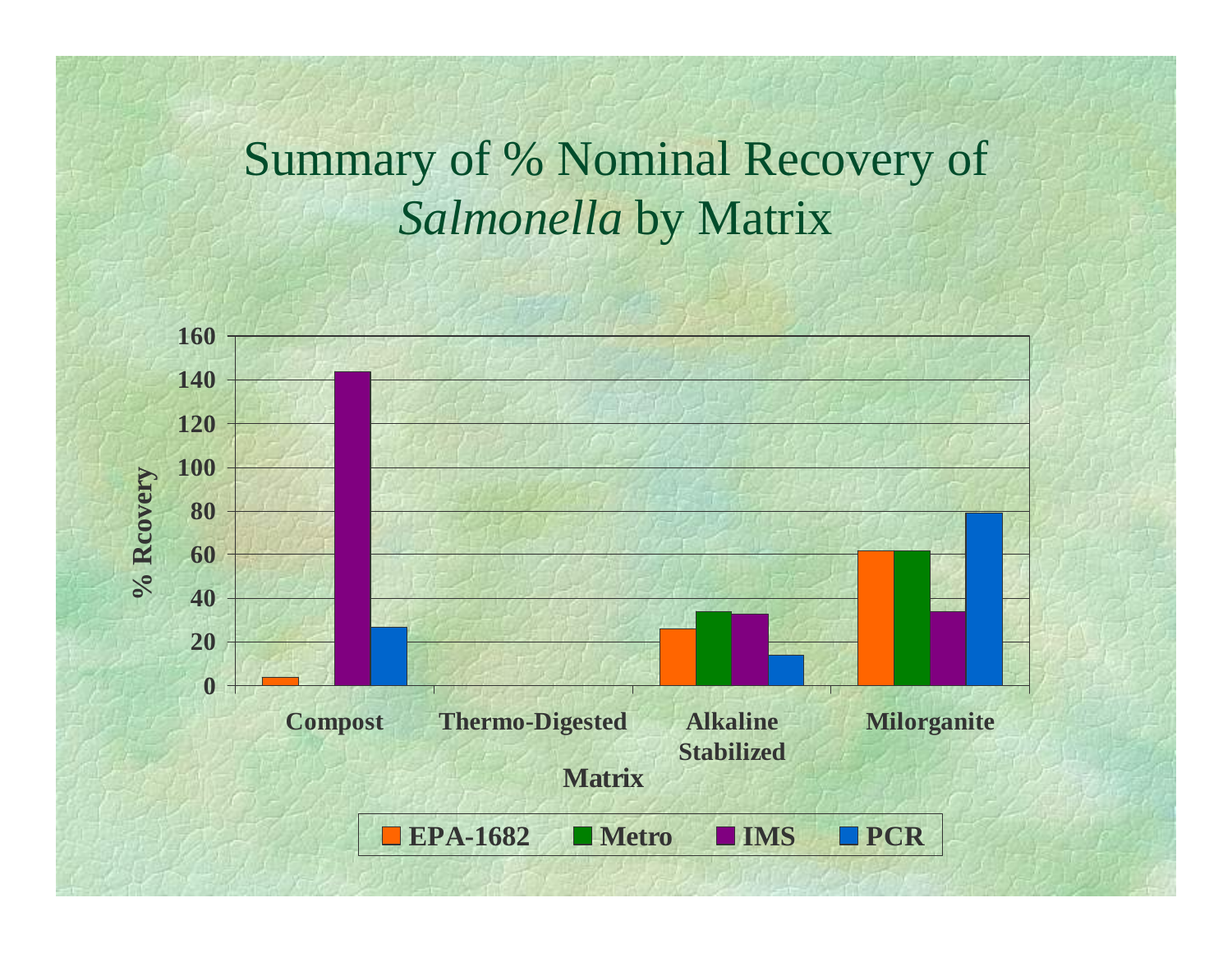## Summary of % Recovery Using Alternate Log Phase Lab Spike (1 sample/matrix)

| Matrix                | EPA-<br>1682     | Metro-<br>Mod-EPA | <b>IMS</b> | <b>PCR</b> |
|-----------------------|------------------|-------------------|------------|------------|
| Compost               | 72               | $\left( \right)$  | 891        | 55         |
| Thermop-<br>digested  | $\left( \right)$ | $\Omega$          | $\Omega$   | $\Omega$   |
| Alkaline<br>stablized | 189              | 189               | 189        | 9          |
| Milorganite           | 201              | 202               | 35         | 196        |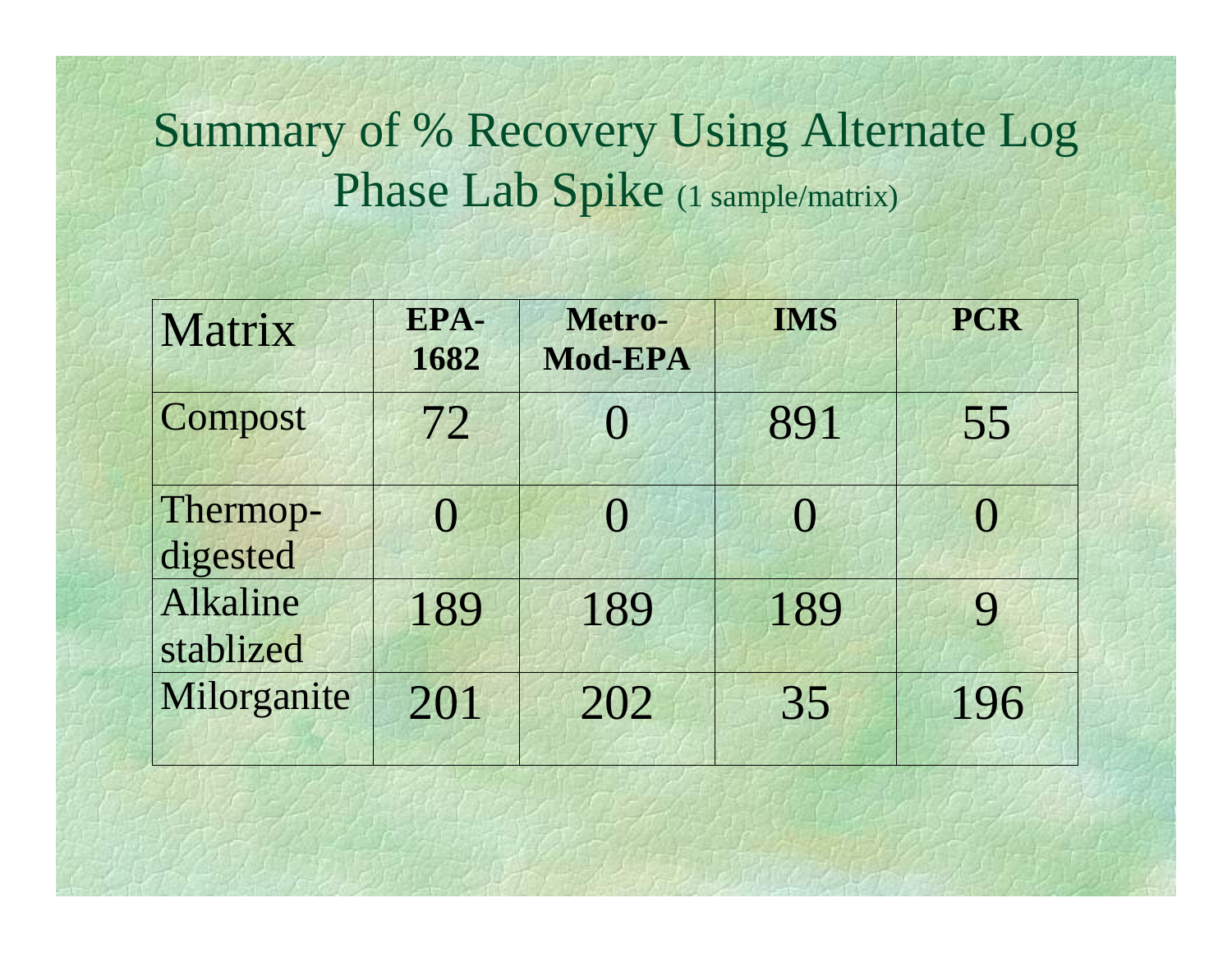## Summary of % Recovery Using Alternate Log Phase Lab Spike

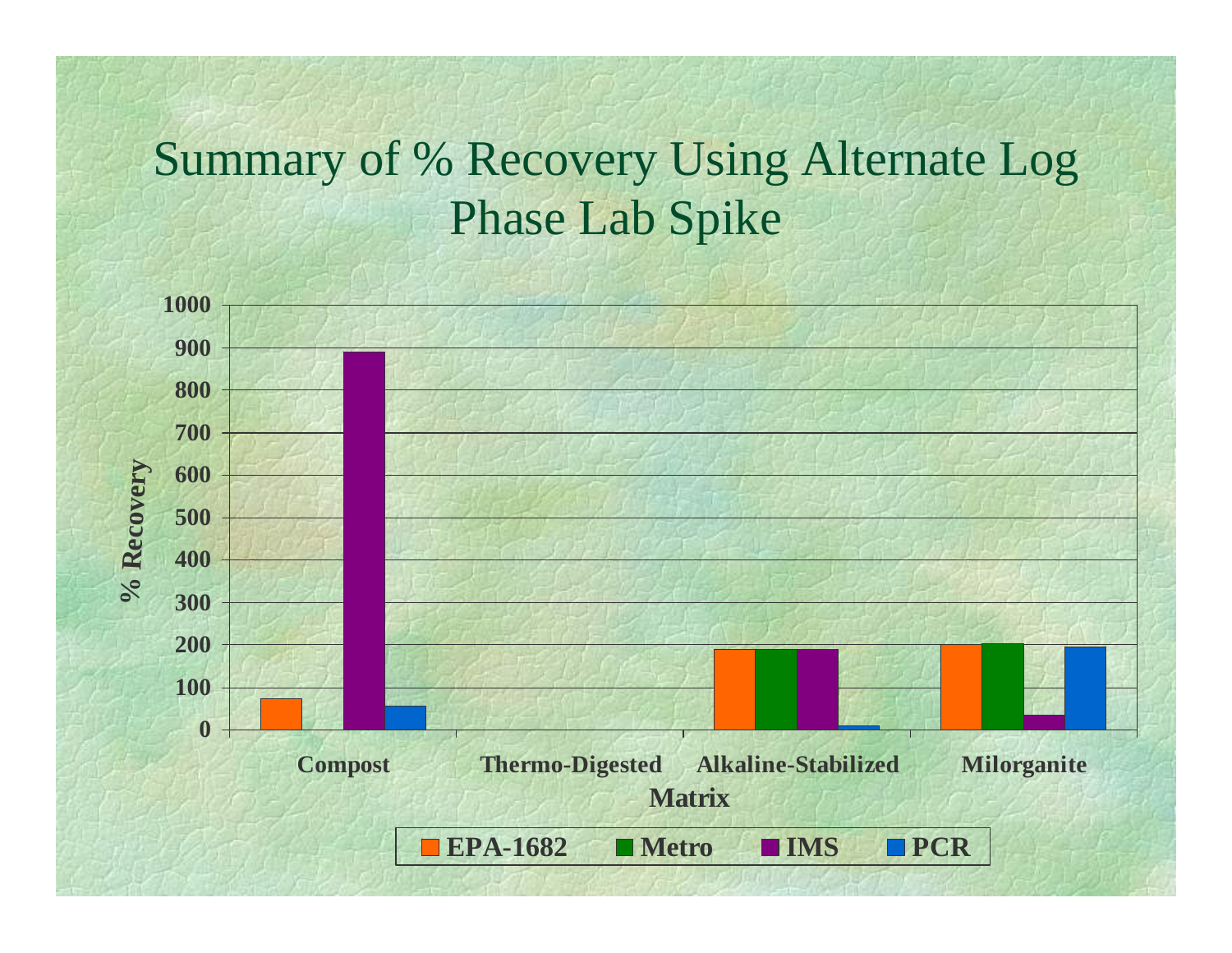#### Other Method Limitations

|                                        | EPA-<br>1682   | Metro-<br>Mod-EPA | <b>IMS</b>       | <b>PCR</b>     |
|----------------------------------------|----------------|-------------------|------------------|----------------|
| <b>Average</b><br>days                 | 6              | 5                 | 6                | $\overline{2}$ |
| <b>Screen</b><br>multiple<br>pathogens | N <sub>o</sub> | N <sub>o</sub>    | Yes<br>(limited) | Yes            |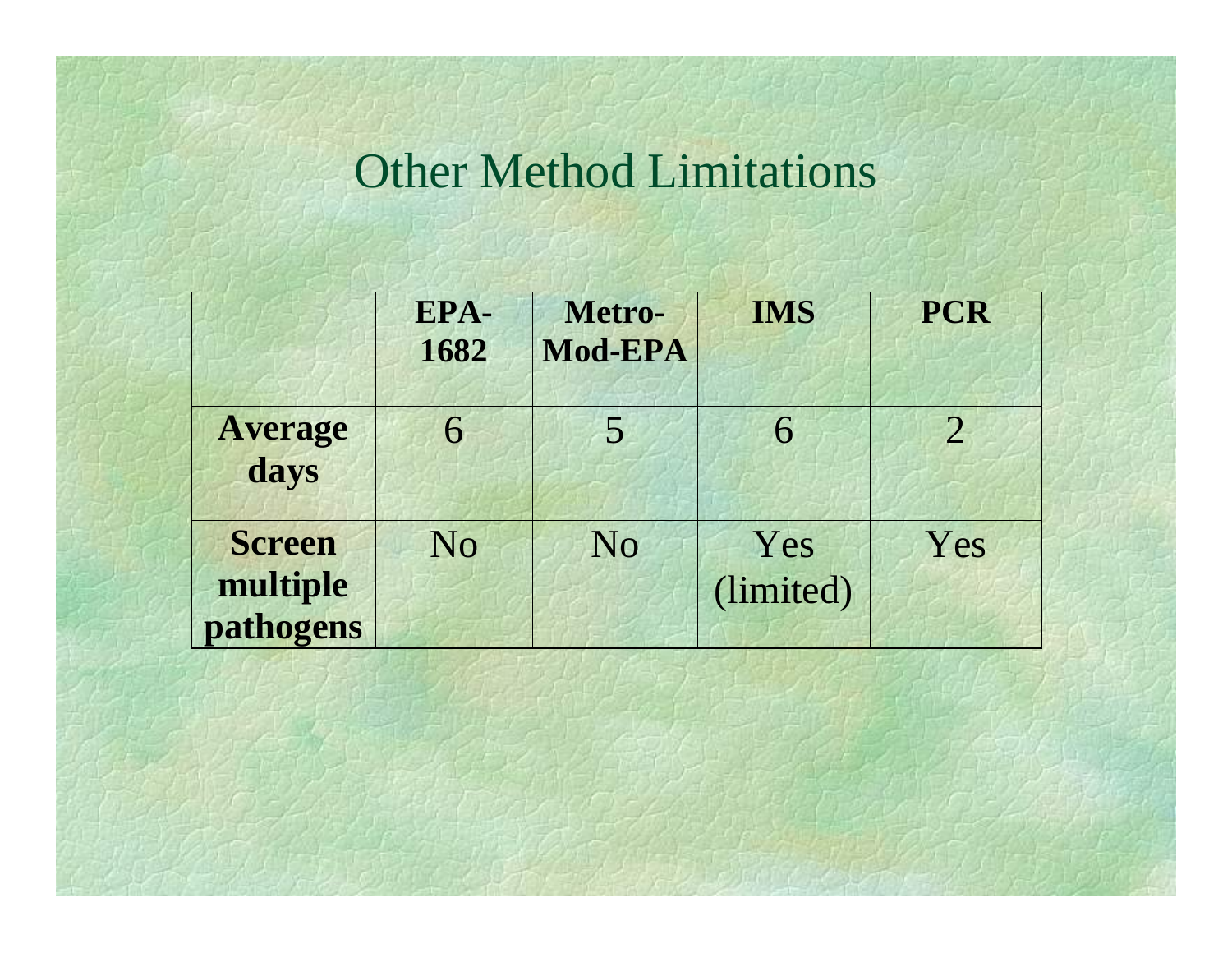## Conclusions

- **EV** Matrix interference is a major concern therefore different methods should be used for different types of biosolids
- **EXACTE:** IMS method is similar to the culture method but it provides a clean-up step to remove inhibitory agents, chemicals and competing background bacteria. This appears to enhance recovery
- **EXAlkaline stabilized samples can initially be enriched** by IMS and detected with PCR